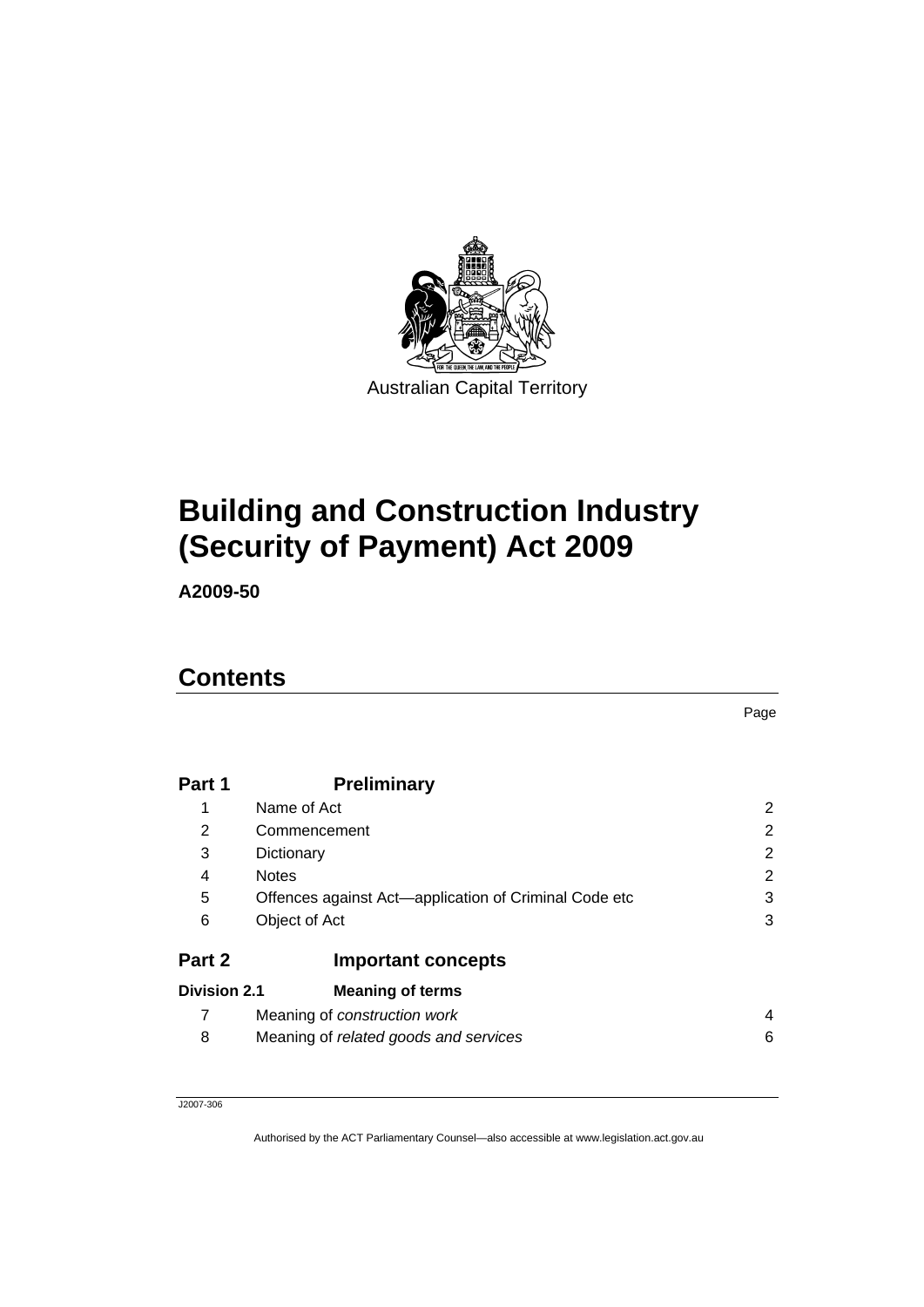| <b>Division 2.2</b> | <b>Application of Act</b>                                                  | Page |  |
|---------------------|----------------------------------------------------------------------------|------|--|
| 9                   | Application of Act                                                         | 6    |  |
|                     |                                                                            |      |  |
| Part 3              | <b>Right to progress payments</b>                                          |      |  |
| 10                  | Right to progress payments                                                 |      |  |
| 11                  | Amount of progress payment                                                 |      |  |
| 12                  | Valuation of construction work and related goods and services              |      |  |
| 13                  | Due date for payment                                                       |      |  |
| 14                  | Effect of pay when paid provision                                          |      |  |
| Part 4              | Procedure for recovering progress payment                                  |      |  |
| <b>Division 4.1</b> | Payment claim and payment schedule                                         |      |  |
| 15                  | Payment claim                                                              | 14   |  |
| 16                  | Payment schedule                                                           | 15   |  |
| 17                  | Consequences of not paying claimant-no payment schedule                    |      |  |
| 18                  | Consequences of not paying claimant in accordance with payment<br>schedule |      |  |
| <b>Division 4.2</b> | <b>Adjudication of disputes</b>                                            |      |  |
| 19                  | Adjudication applications                                                  |      |  |
| 20                  | Eligibility-adjudicators                                                   | 21   |  |
| 21                  | Adjudicator for application                                                | 21   |  |
| 22                  | Adjudication responses<br>22                                               |      |  |
| 23                  | Adjudication procedures                                                    | 23   |  |
| 24                  | Adjudicator's decision<br>24                                               |      |  |
| 25                  | Respondent must pay adjudicated amount<br>26                               |      |  |
| 26                  | Failure to pay adjudicated amount                                          |      |  |
| 27                  | Filing of adjudication certificate as judgment debt                        |      |  |
| 28                  | Claimant may make new application in certain circumstances<br>28           |      |  |
| <b>Division 4.3</b> | <b>Claimant's right to suspend construction work</b>                       |      |  |
| 29                  | Claimant may suspend work                                                  | 29   |  |
| Division 4.4        | Authorised nominating authorities and adjudicators                         |      |  |
| 30                  | Maximum number of nominating authorities                                   | 30   |  |
|                     |                                                                            |      |  |

contents 2 Building and Construction Industry (Security of Payment) Act 2009

A2009-50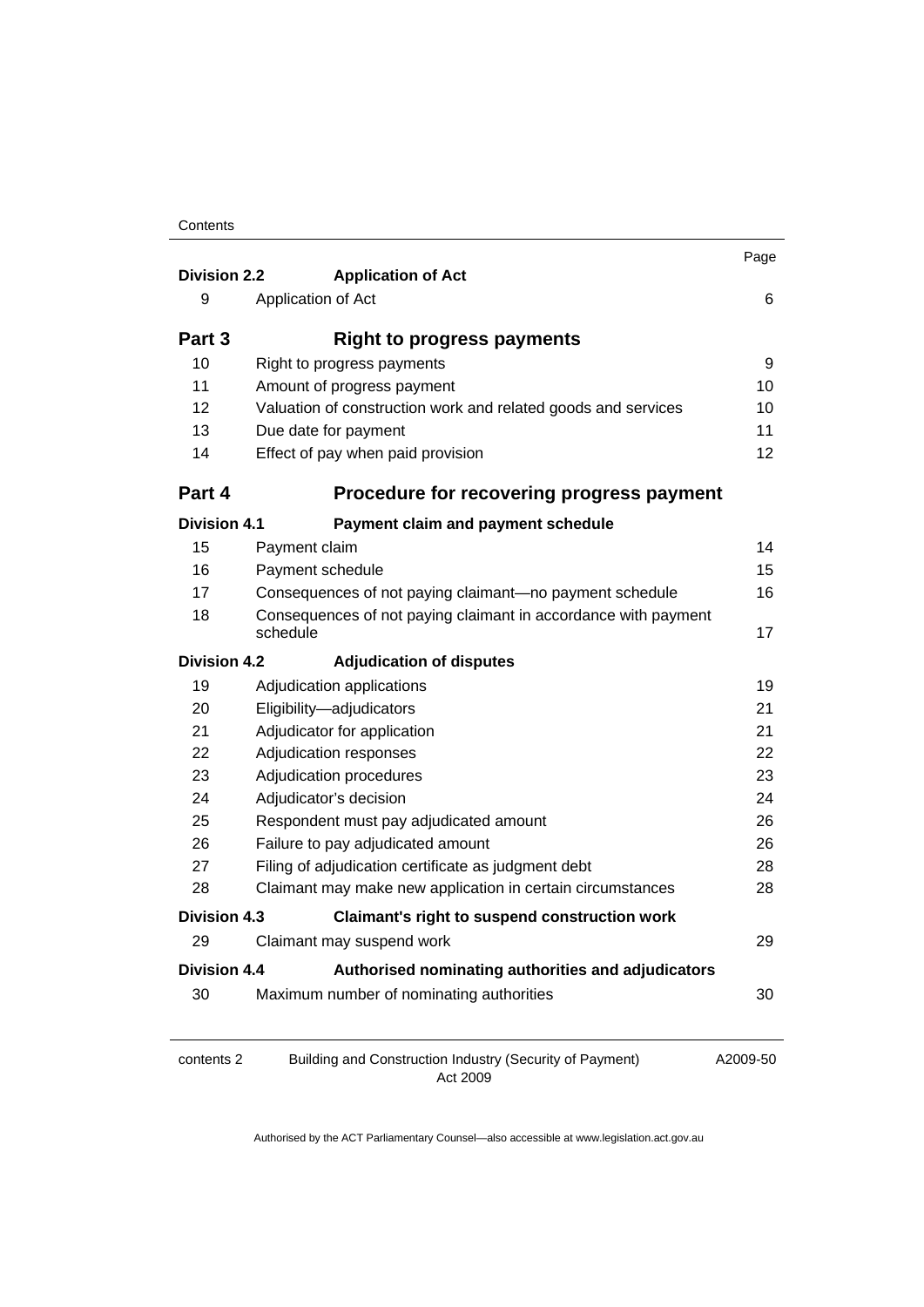|                                                  |                                                                                 | Contents |
|--------------------------------------------------|---------------------------------------------------------------------------------|----------|
|                                                  |                                                                                 | Page     |
| 31                                               | Application for nominating authority                                            | 30       |
| 32                                               | Nominating authority-suitability                                                | 31       |
| 33                                               | Term of authorisation                                                           | 32       |
| 34                                               | Costs and expenses—authorised nominating authority                              | 32       |
| 35                                               | Report-authorised nominating authority                                          | 33       |
| 36                                               | Costs and expenses-adjudicator                                                  | 33       |
| 37                                               | Protection from liability-adjudicators and authorised nominating<br>authorities | 34       |
| Division 4.5                                     | General                                                                         |          |
| 38                                               | Effect of part on civil proceedings                                             | 35       |
| Part 5                                           | <b>Notification and review of decisions</b>                                     |          |
| 39                                               | Meaning of reviewable decision-pt 5                                             | 36       |
| 40                                               | Reviewable decision notices                                                     | 36       |
| 41                                               | Applications for review                                                         | 36       |
| Part 6                                           | <b>Miscellaneous</b>                                                            |          |
| 42                                               | No contracting out                                                              | 37       |
| 43                                               | Judicial review of adjudication decision                                        |          |
| 44                                               | Determination of question of law by Supreme Court                               |          |
| 45                                               | Review of Act                                                                   | 39       |
| 46                                               | Determination of fees                                                           | 40       |
| 47                                               | Approved forms                                                                  | 40       |
| 48                                               | Regulation-making power                                                         | 40       |
| 49                                               | Legislation repealed                                                            | 40       |
| 50                                               | Legislation Act 2001, schedule 1, part 1.1, item 10                             | 40       |
| <b>Schedule 1</b><br><b>Reviewable decisions</b> |                                                                                 | 41       |
| <b>Dictionary</b>                                |                                                                                 |          |

A2009-50

Building and Construction Industry (Security of Payment) Act 2009

contents 3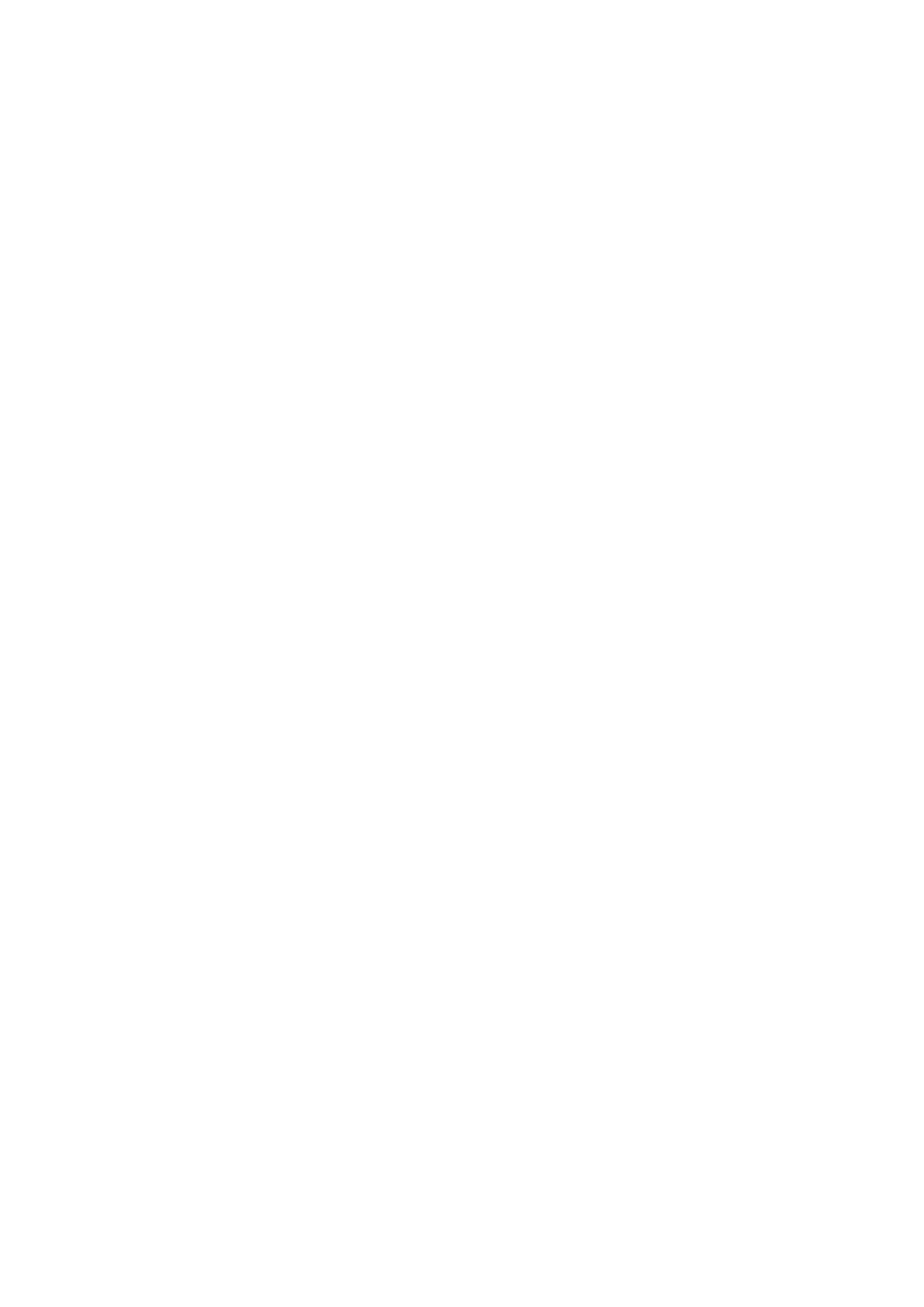<span id="page-4-0"></span>

# **Building and Construction Industry (Security of Payment) Act 2009**

**A2009-50** 

Ī

An Act to facilitate recovery of payments under construction contracts in the building and construction industry, and for other purposes

The Legislative Assembly for the Australian Capital Territory enacts as follows:

J2007-306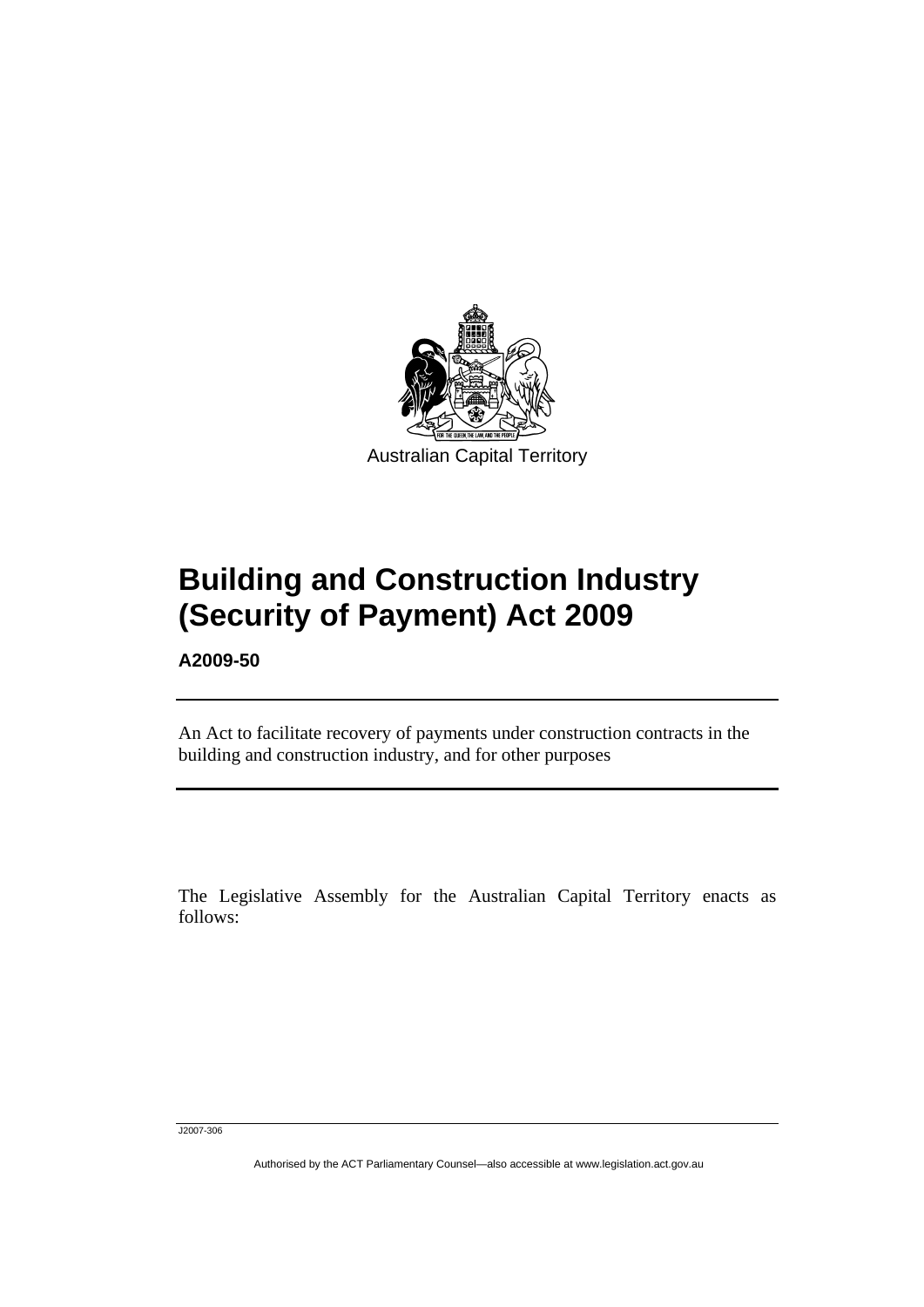#### <span id="page-5-0"></span>Part 1 **Preliminary**

Section 1

# **Part 1** Preliminary

#### **1 Name of Act**

This Act is the *Building and Construction Industry (Security of Payment) Act 2009*.

#### **2 Commencement**

This Act commences on 1 July 2010.

*Note* The naming and commencement provisions automatically commence on the notification day (see Legislation Act, s 75 (1)).

#### **3 Dictionary**

The dictionary at the end of this Act is part of this Act.

*Note 1* The dictionary at the end of this Act defines certain terms used in this Act, and includes references (*signpost definitions*) to other terms defined elsewhere in this Act.

> For example, the signpost definition '*adjudicated amount*—see section 24' means that the term 'adjudicated amount' is defined in that section.

*Note 2* A definition in the dictionary (including a signpost definition) applies to the entire Act unless the definition, or another provision of the Act, provides otherwise or the contrary intention otherwise appears (see Legislation Act,  $s$  155 and  $s$  156 (1)).

#### **4 Notes**

A note included in this Act is explanatory and is not part of this Act.

*Note* See the Legislation Act, s 127 (1), (4) and (5) for the legal status of notes.

A2009-50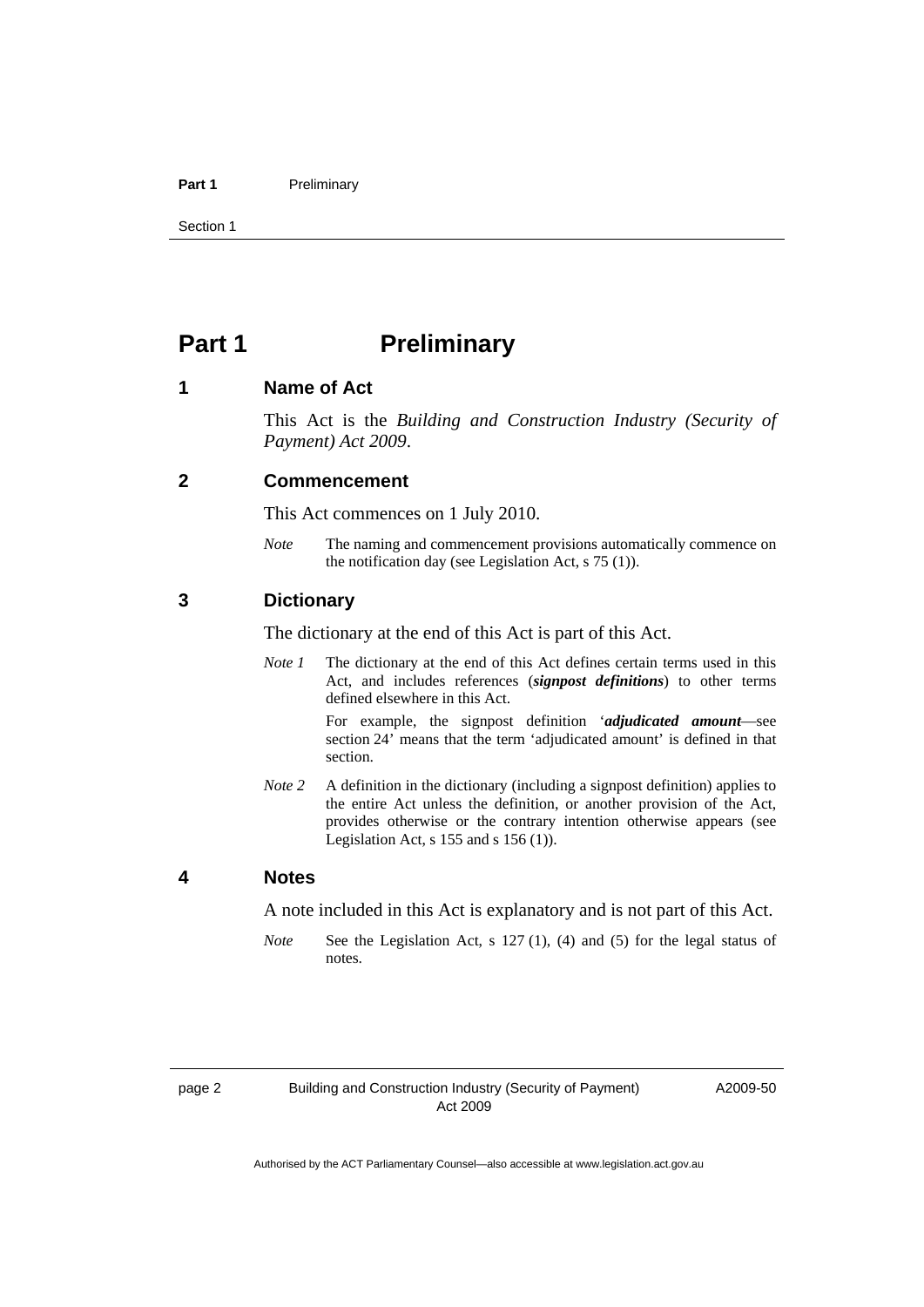#### <span id="page-6-0"></span>**5 Offences against Act—application of Criminal Code etc**

Other legislation applies in relation to offences against this Act.

*Note 1 Criminal Code*

The Criminal Code, ch 2 applies to all offences against this Act (see Code, pt 2.1).

The chapter sets out the general principles of criminal responsibility (including burdens of proof and general defences), and defines terms used for offences to which the Code applies (eg *conduct*, *intention*, *recklessness* and *strict liability*).

*Note 2 Penalty units* 

The Legislation Act, s 133 deals with the meaning of offence penalties that are expressed in penalty units.

#### **6 Object of Act**

- (1) The object of this Act is to ensure that a person is entitled to receive, and is able to recover, progress payments if the person—
	- (a) undertakes to carry out construction work under certain construction contracts; or
	- (b) undertakes to supply related goods and services under certain construction contracts.
- (2) In particular, this Act—
	- (a) grants an entitlement to a progress payment for construction work, whether or not a construction contract provides for progress payments; and
	- (b) establishes a recovery procedure for construction work progress payments.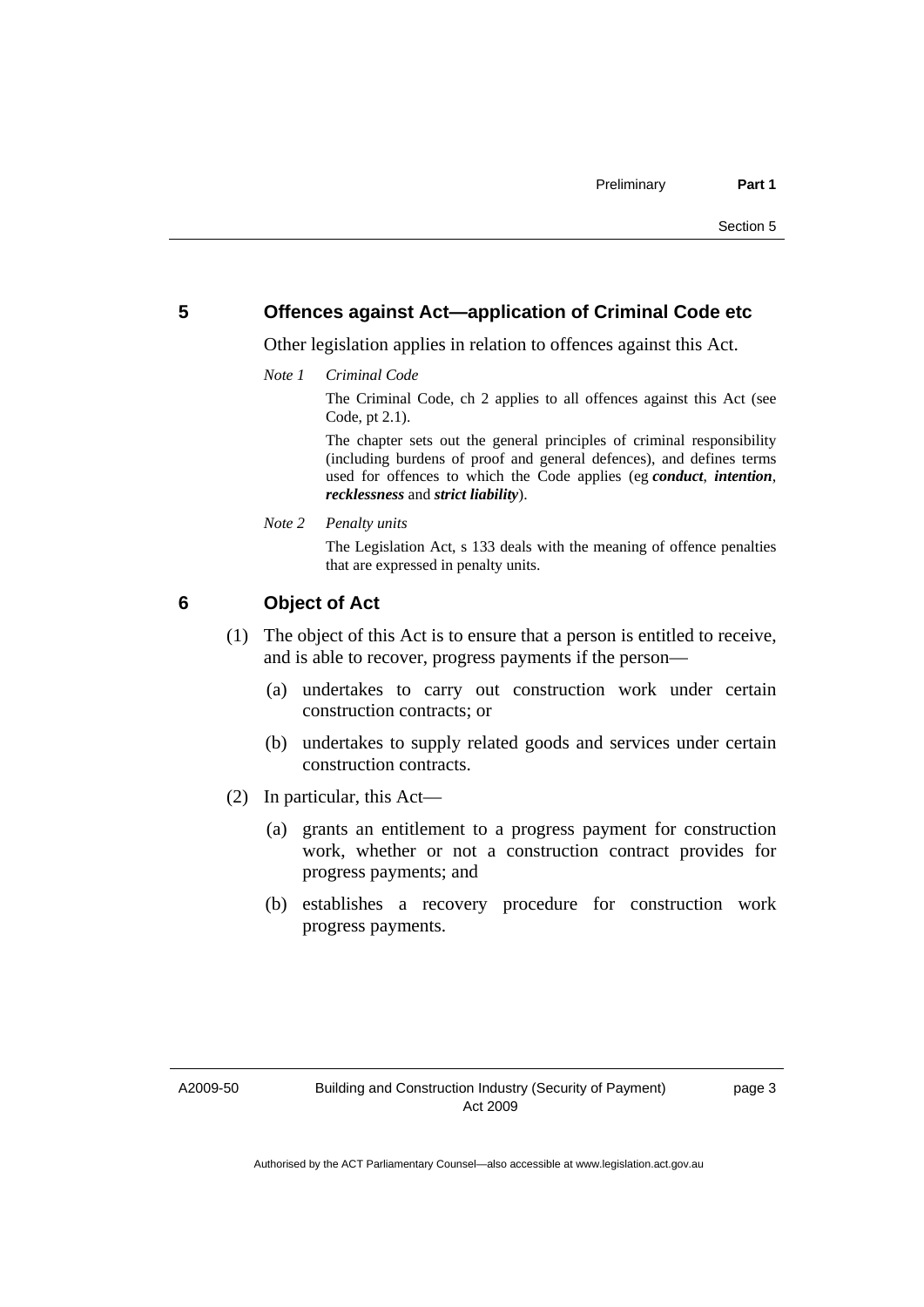<span id="page-7-0"></span>**Part 2** Important concepts<br>**Division 2.1** Meaning of terms **Meaning of terms** Section 7

# **Part 2 Important concepts**

### **Division 2.1 Meaning of terms**

#### **7 Meaning of** *construction work*

(1) In this Act:

*construction work*—

- (a) includes the construction, alteration, repair, restoration, maintenance, extension, demolition or dismantling of buildings or structures, whether permanent or not, forming, or to form, part of land; and
- (b) includes the construction, alteration, repair, restoration, maintenance, extension, demolition or dismantling of any works forming, or to form, part of land, including walls, roadworks, power-lines, telecommunication apparatus, aircraft runways, docks and harbours, railways, inland waterways, pipelines, reservoirs, water mains, wells, sewers, industrial plant and installations for purposes of land drainage or coast protection; and
- (c) includes the installation in any building, structure or works of fittings forming, or to form, part of land, including heating, lighting, air-conditioning, ventilation, power supply, drainage, sanitation, water supply, fire protection, security and communications systems; and
- (d) includes the external or internal cleaning of buildings, structures and works, so far as it is carried out in the course of their construction, alteration, repair, restoration, maintenance or extension; and

A2009-50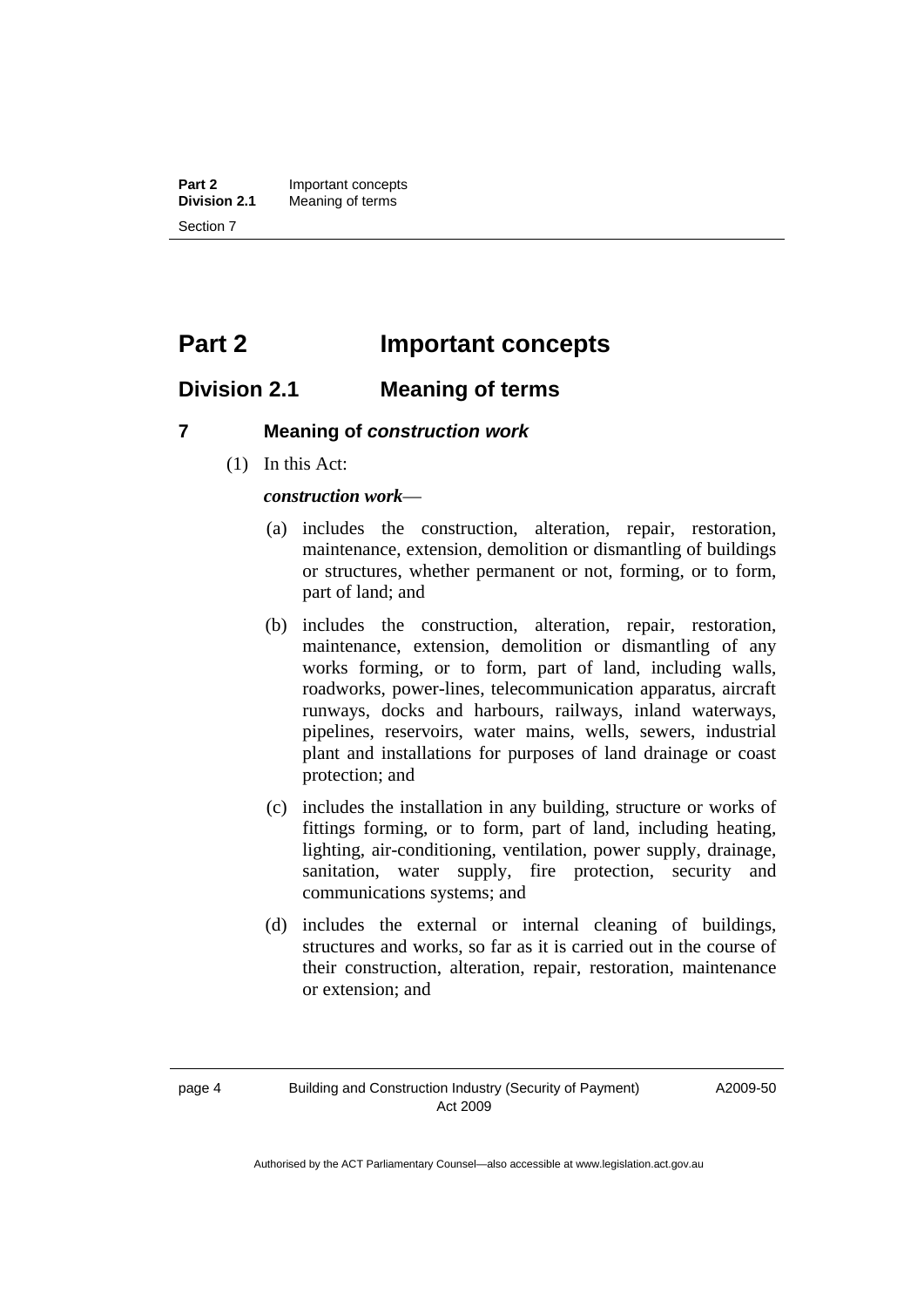(e) includes any operation which forms an integral part of, or is preparatory to or is for rendering complete, work mentioned in paragraph  $(a)$ ,  $(b)$  or  $(c)$ ; and

#### **Examples**

- 1 site clearance, earth-moving, excavation, tunnelling and boring
- 2 laying foundations
- 3 erecting, maintaining or dismantling scaffolding
- 4 prefabricating components to form part of any building, structure or works, whether carried out on-site or off-site
- 5 site restoration, landscaping and providing roadways and other access works
- *Note* An example is part of the Act, is not exhaustive and may extend, but does not limit, the meaning of the provision in which it appears (see Legislation Act, s 126 and s 132).
- (f) includes painting or decorating the internal or external surfaces of any building, structure or works; and
- (g) includes building work within the meaning of the *Building Act 2004*; but
- (h) does not include—
	- (i) drilling for, or extraction of, oil or natural gas; or
	- (ii) extracting (whether by underground or surface working) minerals, including tunnelling or boring, or constructing underground works, for that purpose.
- (2) A regulation may provide that work is, or is not, construction work for this Act.

A2009-50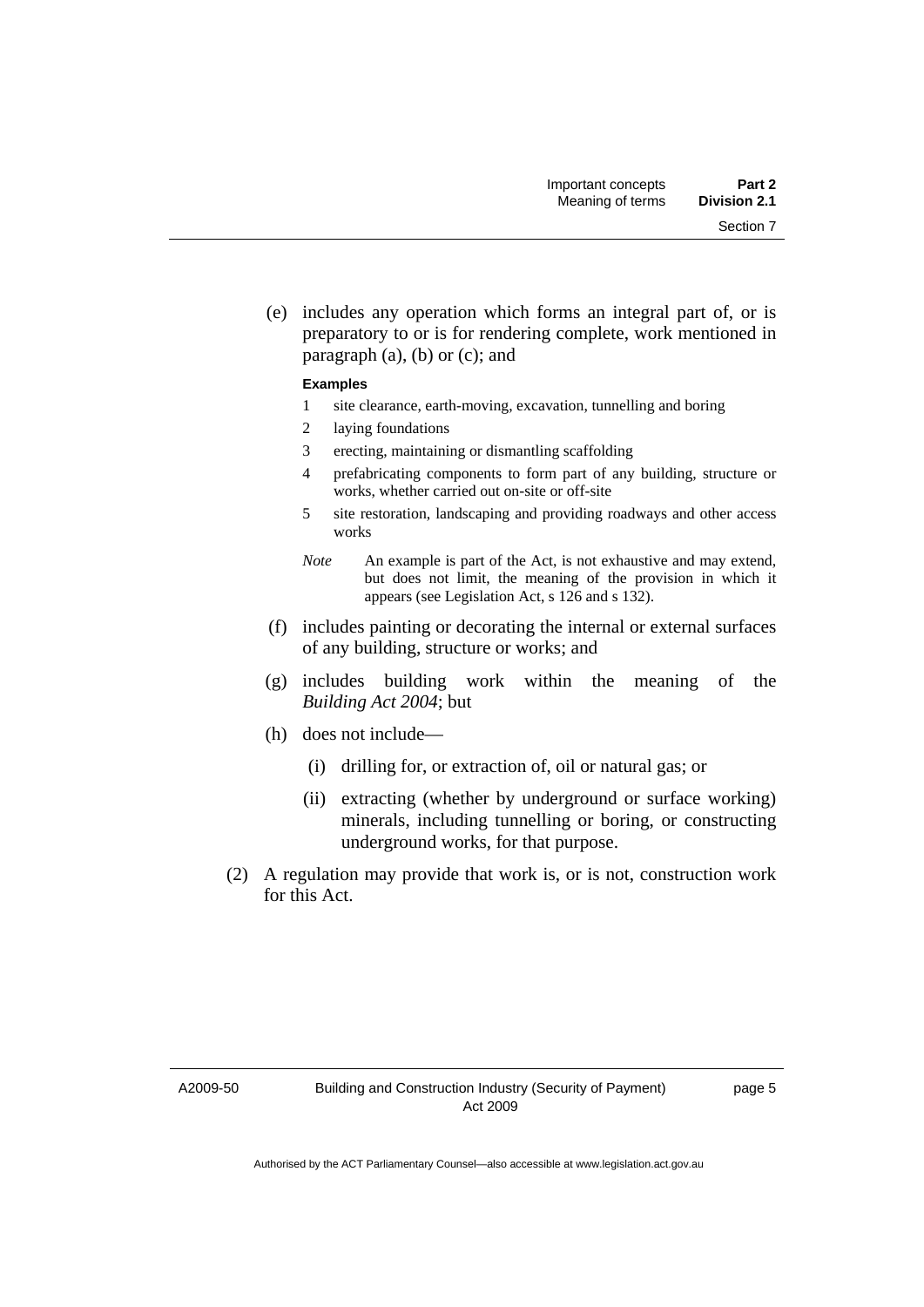#### <span id="page-9-0"></span>**8 Meaning of** *related goods and services*

(1) In this Act:

*related goods and services* for construction work—

- (a) includes goods of the following kind:
	- (i) materials and components to form part of any building, structure or work arising from construction work;
	- (ii) plant or materials (whether supplied by sale, hire or otherwise) for use in connection with carrying out construction work; and
- (b) includes services of the following kind:
	- (i) the provision of labour to carry out construction work;
	- (ii) architectural, design, surveying or quantity surveying services in relation to construction work;
	- (iii) building, engineering, interior or exterior decoration or landscape advisory services in relation to construction work.
- (2) A regulation may provide that goods and services are, or are not, related goods and services for this Act.
- (3) In this Act, a reference to related goods and services includes a reference to related goods or services.

## **Division 2.2 Application of Act**

#### **9 Application of Act**

- (1) This Act applies to a construction contract—
	- (a) whether written or oral, or partly written and partly oral; and
	- (b) whether expressed to be governed by a law of the Territory or a law of another jurisdiction.

page 6 Building and Construction Industry (Security of Payment) Act 2009 A2009-50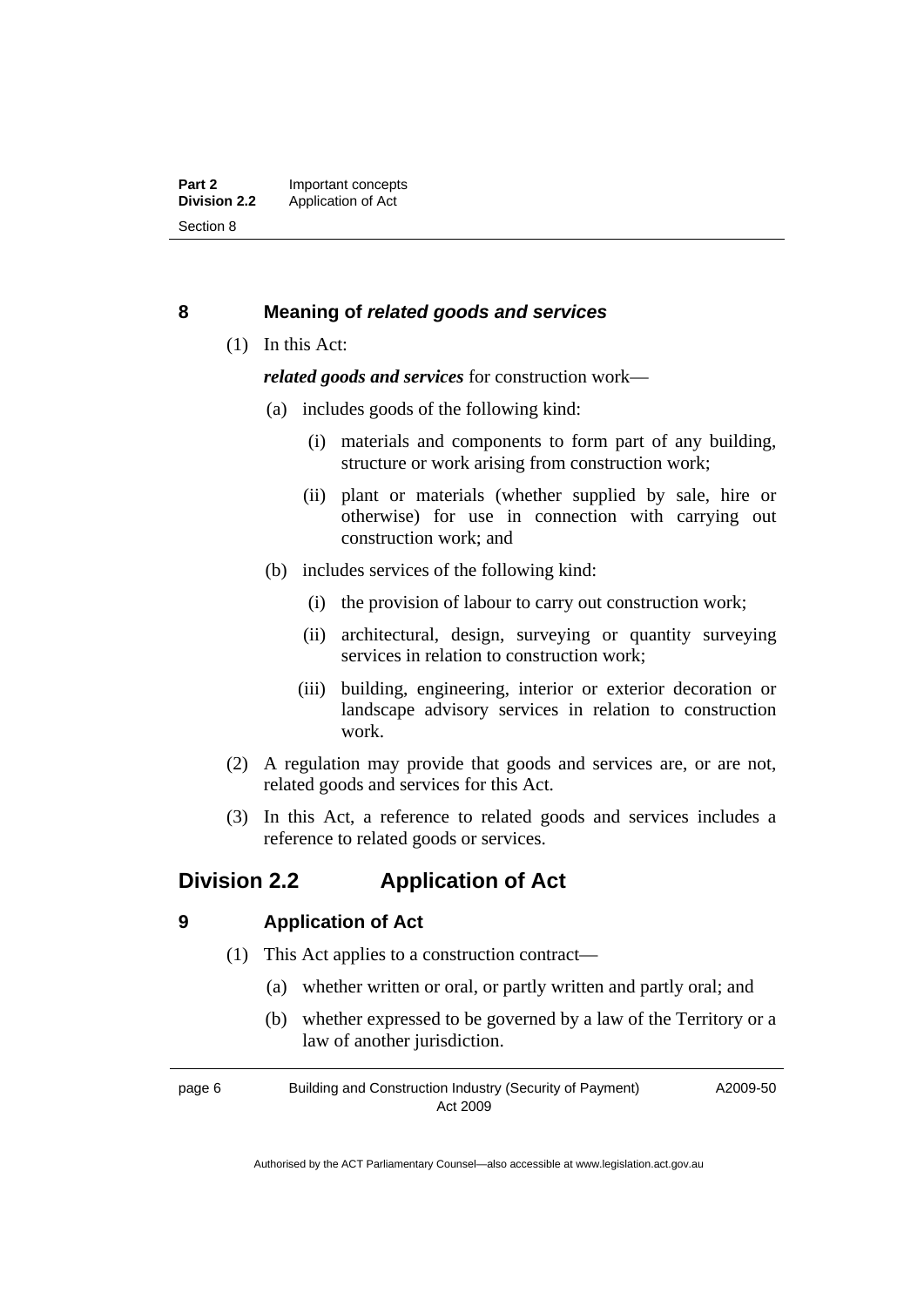- (2) This Act does not apply to any of the following:
	- (a) a construction contract that forms part of a loan agreement, a contract of guarantee or a contract of insurance under which a recognised financial institution undertakes—
		- (i) to lend money or to repay money lent; or
		- (ii) to guarantee payment of money owing or repayment of money lent; or
		- (iii) to provide an indemnity in relation to construction work carried out, or related goods and services supplied, under the construction contract;
	- (b) a construction contract for carrying out residential building work if a resident owner is a party to the contract, to the extent that the contract relates to a building or part of a building where the resident owner lives or intends to live:
	- (c) a construction contract under which it is agreed that the consideration payable for construction work carried out under the contract, or for related goods and services supplied under the contract, is to be worked out otherwise than by reference to the value of the work carried out or the value of the goods and services supplied.
- (3) This Act does not apply to a construction contract to the extent to which it contains—
	- (a) provisions under which a party undertakes to carry out construction work, or supply related goods and services, as an employee of the party for whom the work is to be carried out or the related goods and services are to be supplied; or
	- (b) provisions under which a party undertakes to carry out construction work, or to supply related goods and services, as a condition of a loan agreement with a recognised financial institution; or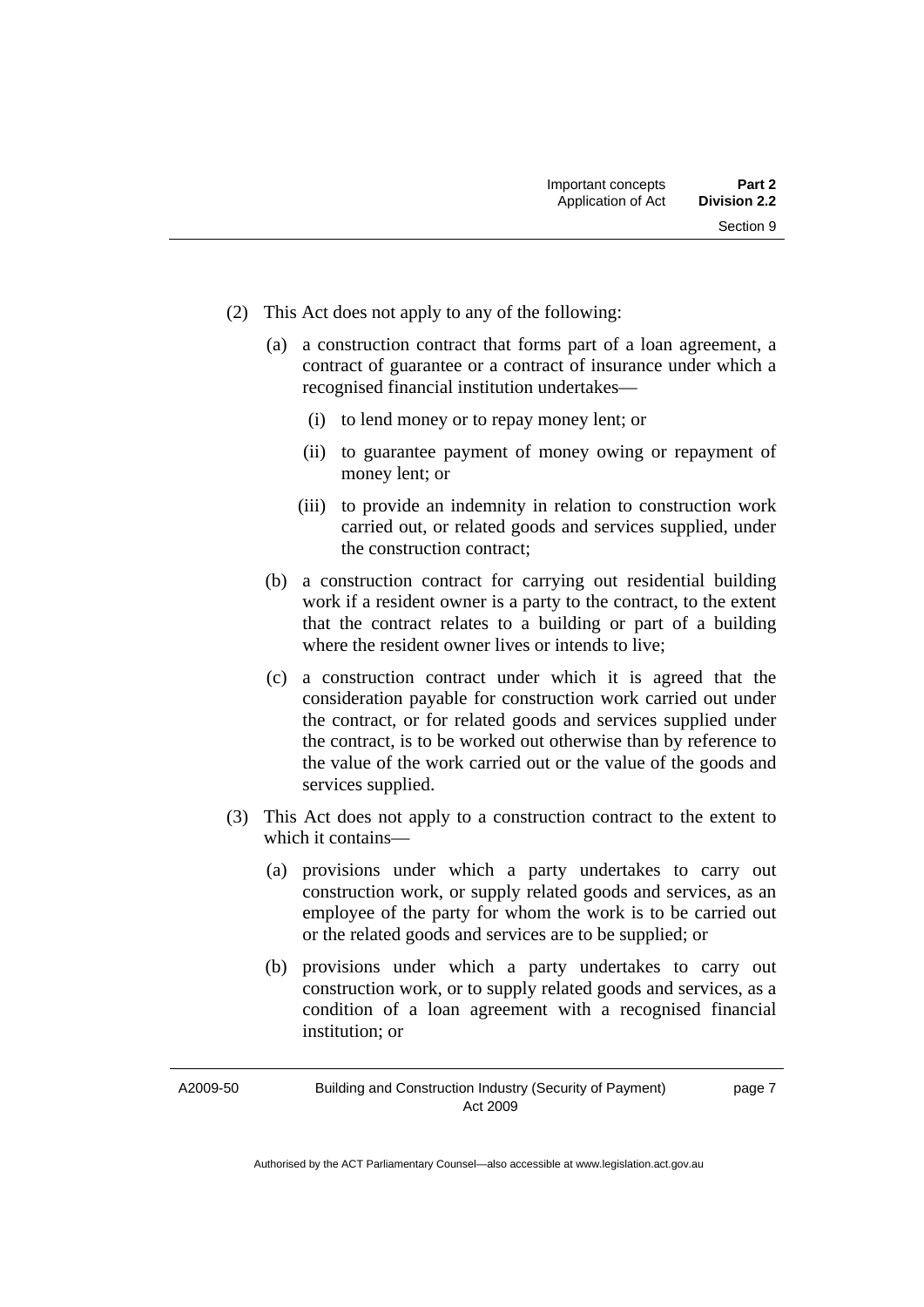- (c) provisions under which a party undertakes—
	- (i) to lend money or to repay money lent; or
	- (ii) to guarantee payment of money owing or repayment of money lent; or
	- (iii) to provide an indemnity with respect to construction work carried out, or related goods and services supplied, under the construction contract.
- (4) This Act does not apply to a construction contract to the extent to which it deals with—
	- (a) construction work carried out outside the ACT; or
	- (b) related goods and services supplied in respect of construction work carried out outside the ACT.
- (5) This Act does not apply to a construction contract prescribed by regulation.
- (6) To avoid doubt, this Act does not apply to a construction contract entered into before the commencement of this part.
- (7) In this section:

*residential building work*—see the *Building Act 2004,* dictionary.

*resident owner*, in relation to a construction contract for carrying out residential building work, does not include a person who is or should be licensed as an owner-builder under the *Construction Occupations (Licensing) Act 2004*.

A2009-50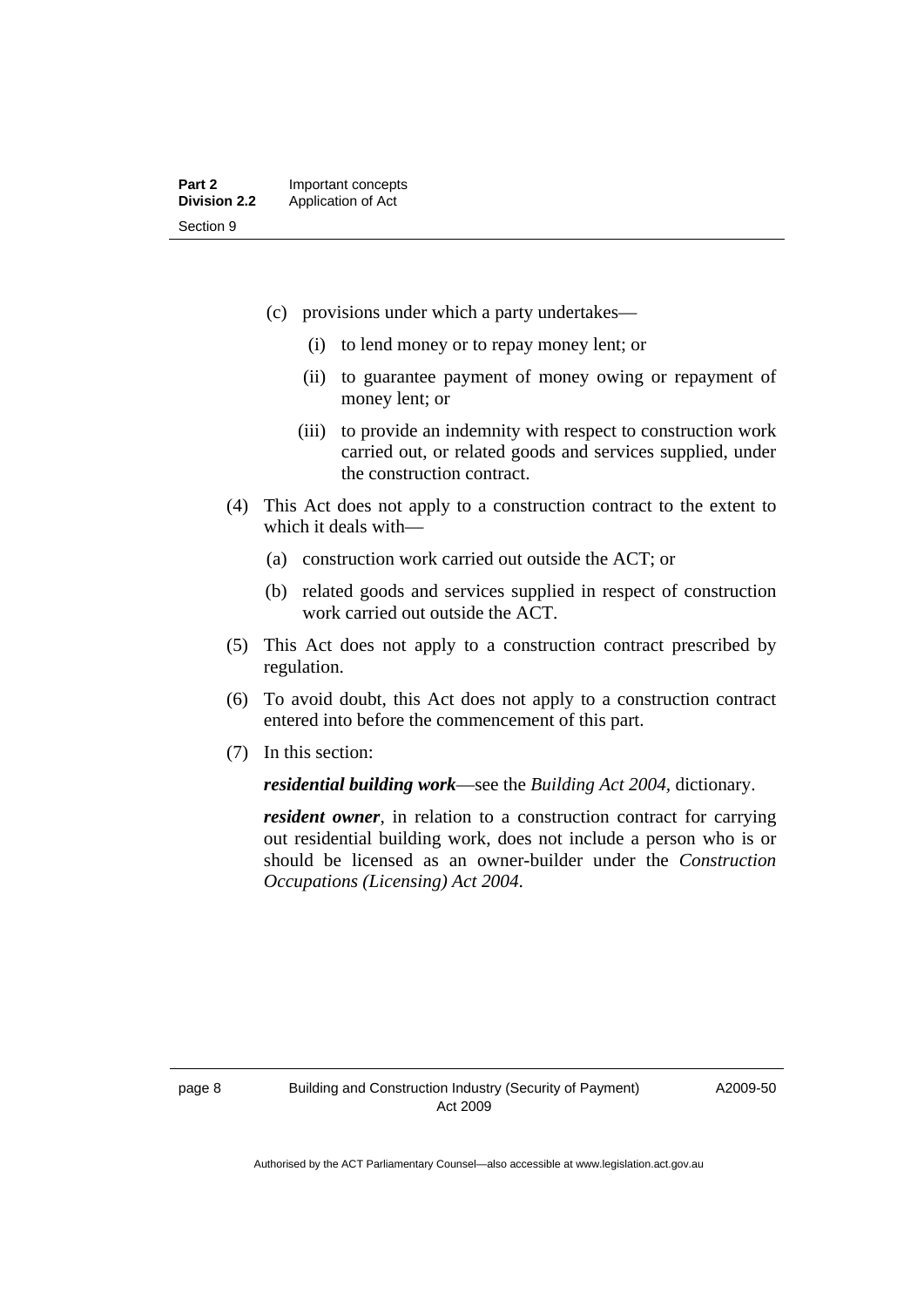# <span id="page-12-0"></span>**Part 3 Right to progress payments**

#### **10 Right to progress payments**

- (1) On and from each reference date under a construction contract, a person is entitled to a payment (a *progress payment*) if the person has undertaken, under the contract, to—
	- (a) carry out construction work; or
	- (b) supply related goods and services.
- (2) A progress payment may include—
	- (a) the final payment for construction work carried out, or for related goods and services supplied, under a construction contract; or
	- (b) a single or one-off payment for carrying out construction work, or for supplying related goods and services, under a construction contract; or
	- (c) a milestone payment.
- (3) In this section—

*milestone payment* means a payment that is based on an event or date.

*reference date*, for a construction contract, means—

 (a) a date stated in, or worked out under, the contract as the date when a claim for a progress payment is to be made in relation to work carried out or undertaken to be carried out, or related goods and services supplied or undertaken to be supplied, under the contract; or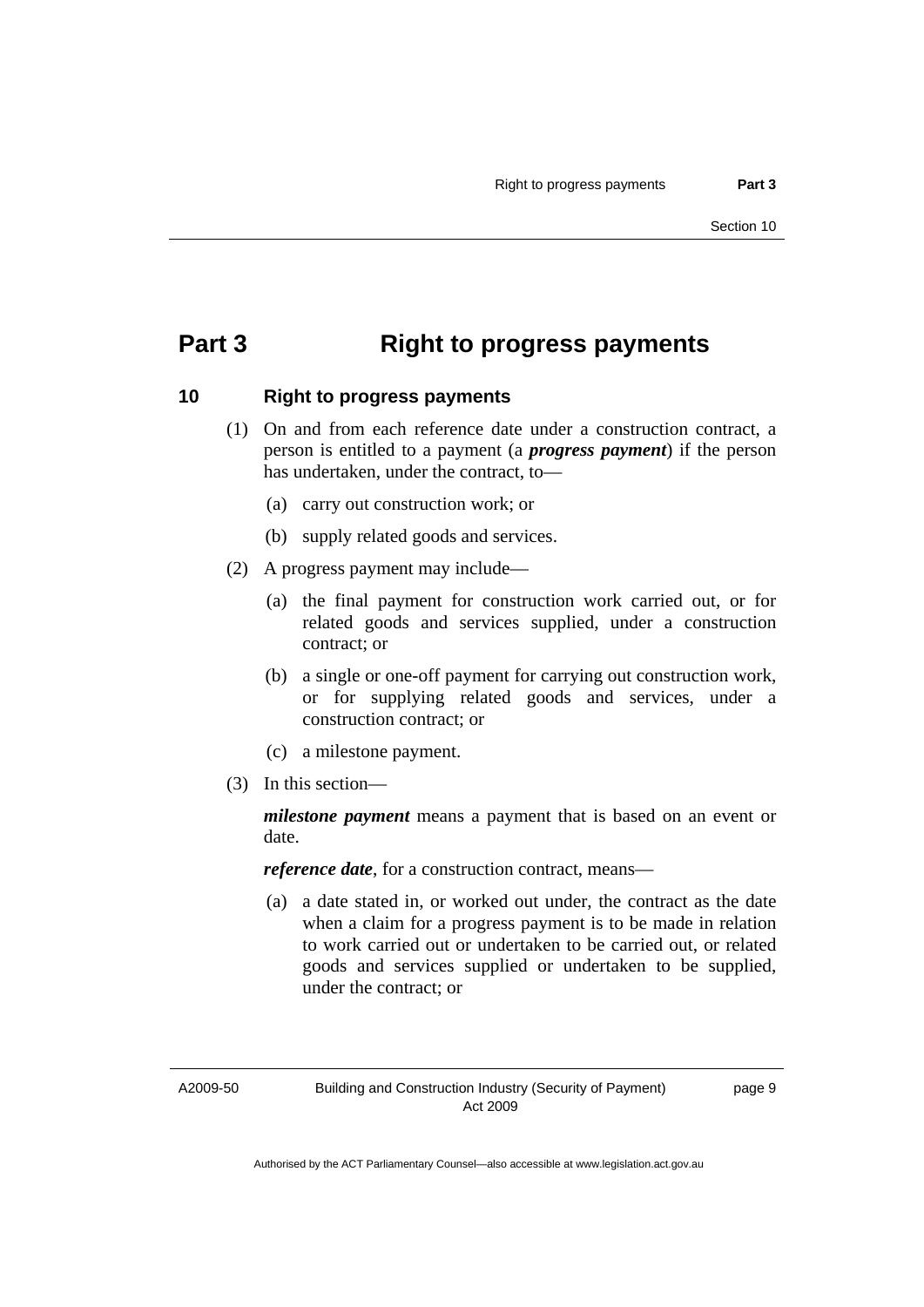<span id="page-13-0"></span>Section 11

- (b) if the contract does not provide a date mentioned in paragraph (a)—
	- (i) the last day of the named month in which the construction work was first carried out, or the related goods and services were first supplied, under the contract; and
	- (ii) the last day of each subsequent named month.

#### **11 Amount of progress payment**

The amount of a progress payment to which a person is entitled in relation to a construction contract is—

- (a) the amount worked out under the contract; or
- (b) if the contract does not provide for an amount, the amount worked out on the basis of the value of—
	- (i) construction work carried out or undertaken to be carried out by the person under the contract; or
	- (ii) related goods and services supplied or undertaken to be supplied by the person under the contract.

#### **12 Valuation of construction work and related goods and services**

- (1) Construction work carried out or undertaken to be carried out under a construction contract must be—
	- (a) valued under the contract; or
	- (b) if the contract does not provide for valuation—valued having regard to each of the following:
		- (i) the contract price for the work;
		- (ii) any other rates or prices set out in the contract;

page 10 Building and Construction Industry (Security of Payment) Act 2009

A2009-50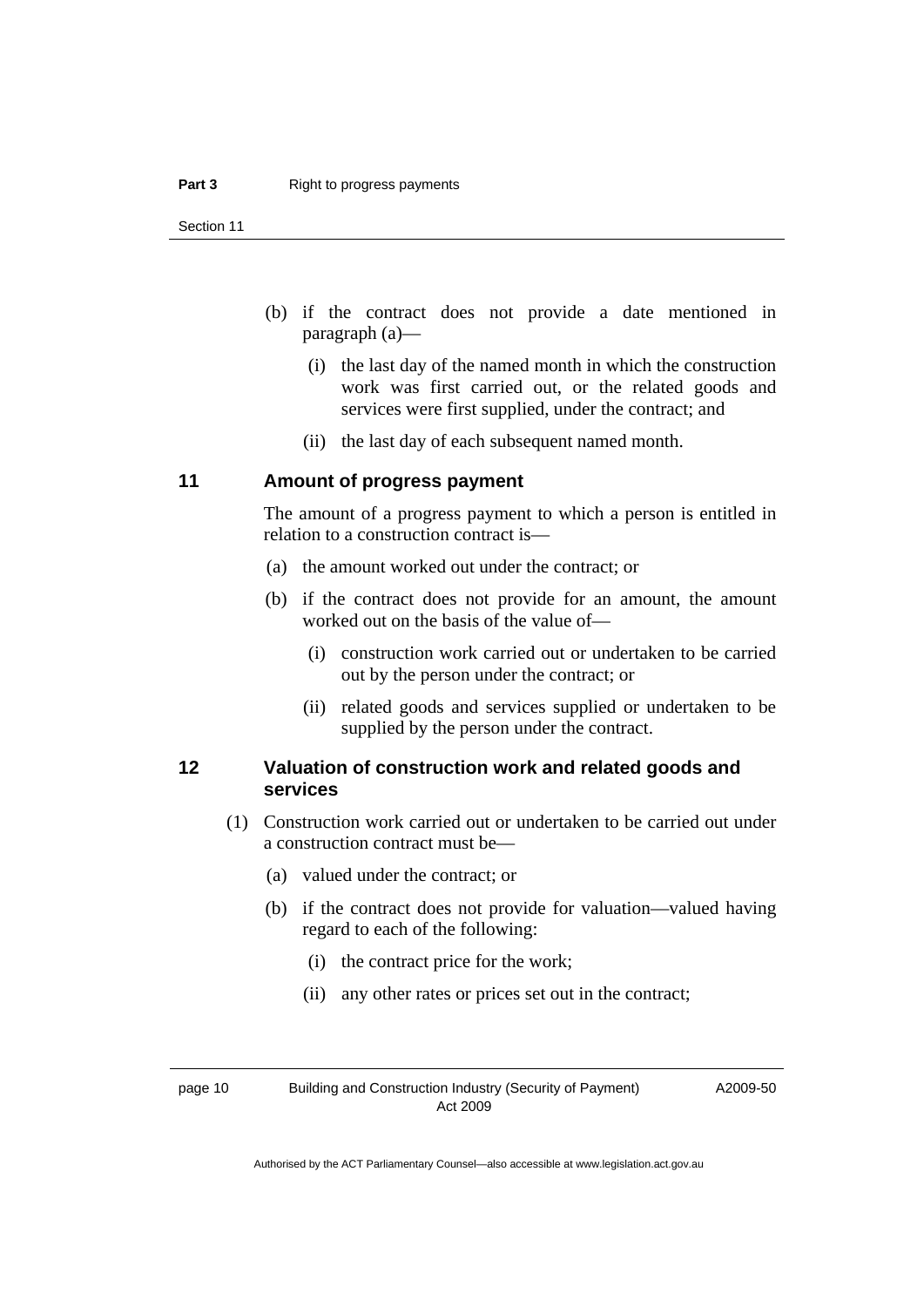- <span id="page-14-0"></span> (iii) any variation agreed to by the parties to the contract by which the contract price, or any other rate or price set out in the contract, is to be adjusted by a stated amount;
- (iv) if any of the work is defective, the estimated cost of rectifying the defect.
- (2) Related goods and services supplied or undertaken to be supplied under a construction contract must be—
	- (a) valued under the contract; or
	- (b) if the contract does not provide for valuation—valued having regard to each of the following:
		- (i) the contract price for the goods and services;
		- (ii) any other rates or prices set out in the contract;
		- (iii) any variation agreed to by the parties to the contract by which the contract price, or any other rate or price set out in the contract, is to be adjusted by a stated amount;
		- (iv) if any of the goods are defective, the estimated cost of rectifying the defect.
- (3) For subsection (2) (b), for materials and components that are to form part of any building, structure or work arising from construction work, the only materials and components to be included in the valuation are those that have become, or, on payment, will become the property of the party for whom the construction work is being carried out.

#### **13 Due date for payment**

- (1) A progress payment under a construction contract is payable—
	- (a) on the day when the payment becomes payable under the contract; or

A2009-50

Building and Construction Industry (Security of Payment) Act 2009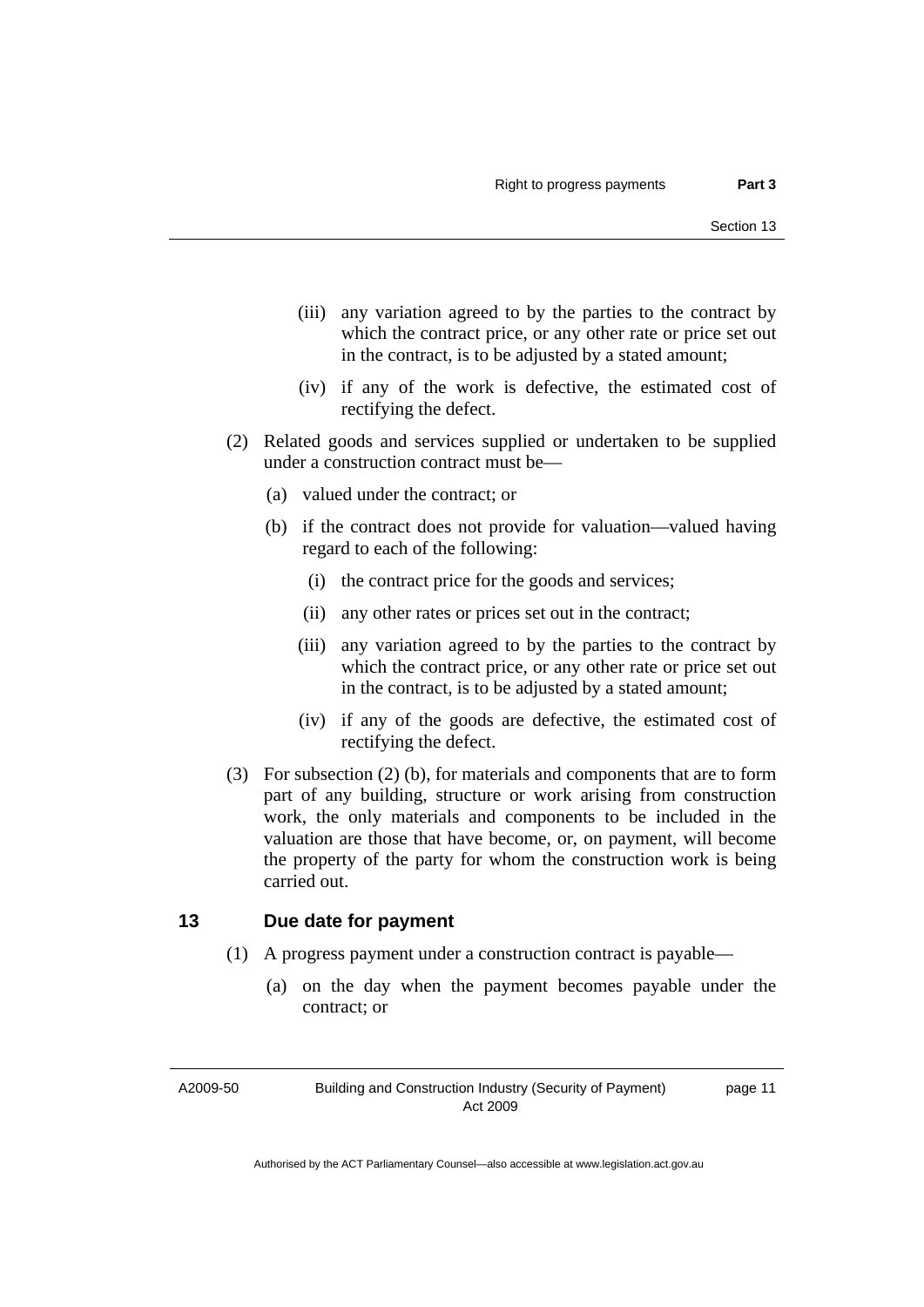<span id="page-15-0"></span>Section 14

- (b) if the contract does not set a day—10 business days after a payment claim is made under part 4 in relation to the payment.
- (2) Interest is payable on the unpaid amount of a progress payment that is payable under subsection (1) at the greater of the following:
	- (a) the rate of interest applying from time to time under the *Court Procedures Rules 2006*, schedule 2, part 2.2 (Interest after judgment);
	- (b) the rate stated under the construction contract.
- (3) If a progress payment is payable under subsection (1), the claimant is entitled to exercise a lien in relation to the unpaid amount over any unfixed plant or materials supplied by the claimant for use in connection with carrying out construction work for the respondent.

*Note 1 Claimant—s*ee s 15. *Note 2 Respondent—s*ee s 15.

- (4) Any lien or charge over the unfixed plant or materials existing before the date on which the progress payment becomes payable takes priority over a lien under subsection (3).
- (5) Subsection (3) does not create any right against a third party who is the owner of the unfixed plant or materials.

#### **14 Effect of pay when paid provision**

- (1) A pay when paid provision of a construction contract has no effect in relation to any payment for—
	- (a) construction work carried out or undertaken to be carried out under the contract; or
	- (b) related goods and services supplied or undertaken to be supplied under the contract.

A2009-50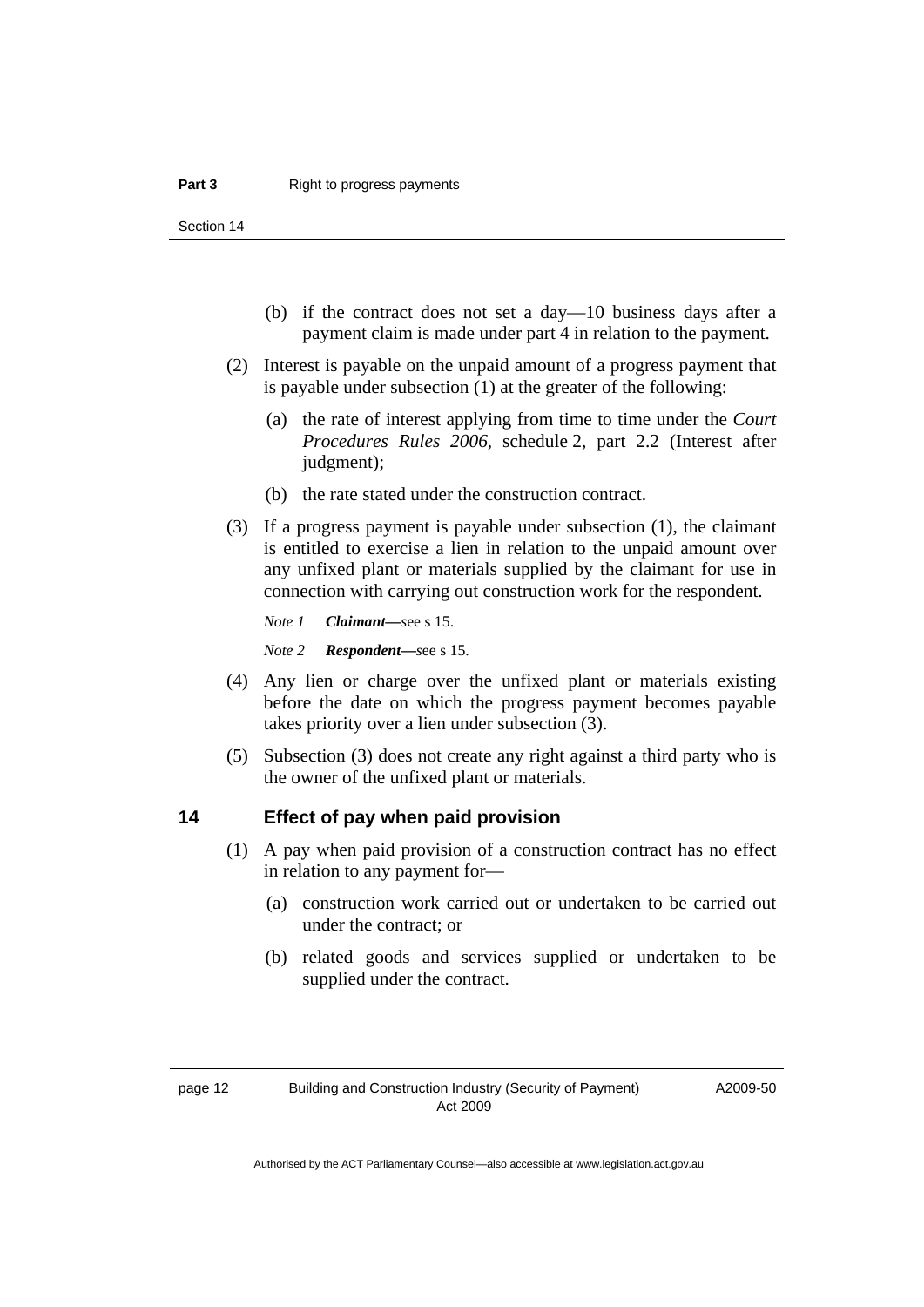(2) In this section:

*money owing*, to a person under a construction contract, means money owing for—

- (a) construction work carried out or undertaken to be carried out by the person under the contract; or
- (b) related goods and services supplied or undertaken to be supplied by the person under the contract.

*pay when paid provision*, of a construction contract, means a provision of the contract—

- (a) that makes the liability of 1 party (the *first party*) to pay money owing to another party (the *second party*) contingent on payment to the first party by a further party (the *third party*) of the whole or any part of that money; or
- (b) that makes the due date for payment of money owing by the first party to the second party dependent on the date on which payment of the whole or any part of that money is made to the first party by the third party; or
- (c) that otherwise makes the liability to pay money owing, or the due date for payment of money owing, contingent or dependent on the operation of another contract.

A2009-50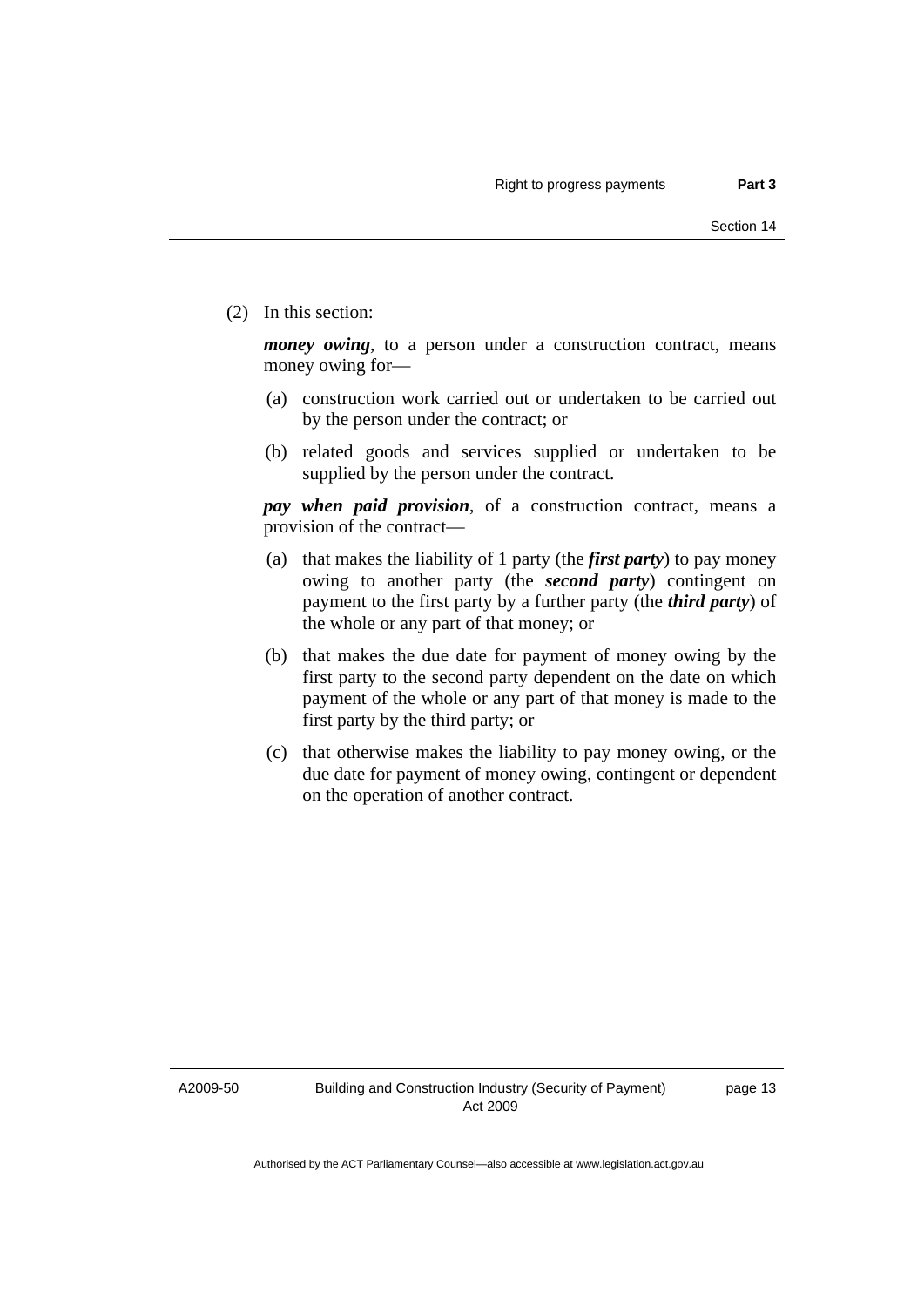# <span id="page-17-0"></span>**Part 4 Procedure for recovering progress payment**

#### **Division 4.1 Payment claim and payment schedule**

#### **15 Payment claim**

- (1) A person who is or who claims to be entitled to a progress payment under section 10 (1) (the *claimant*) may give a payment claim to the person who, under the construction contract concerned, is or may be liable to make the payment (the *respondent*).
	- *Note 1* If a form is approved under s 47 for a payment claim, the form must be used.
	- *Note 2* For how documents may be served, see the Legislation Act, pt 19.5.
- (2) A payment claim must—
	- (a) identify the construction work or related goods and services to which the progress payment relates; and
	- (b) state the amount of the progress payment that the claimant claims is payable (the *claimed amount*); and
	- (c) state that it is made under this Act.
- (3) The claimed amount may include any amount—
	- (a) that the respondent is liable to pay the claimant under section 29 $(3)$ ; or
	- (b) that is held under the construction contract by the respondent and that the claimant claims is due for release.
- (4) A payment claim may be given only before the later of—
	- (a) the end of the period worked out under the construction contract; and

page 14 Building and Construction Industry (Security of Payment) Act 2009

A2009-50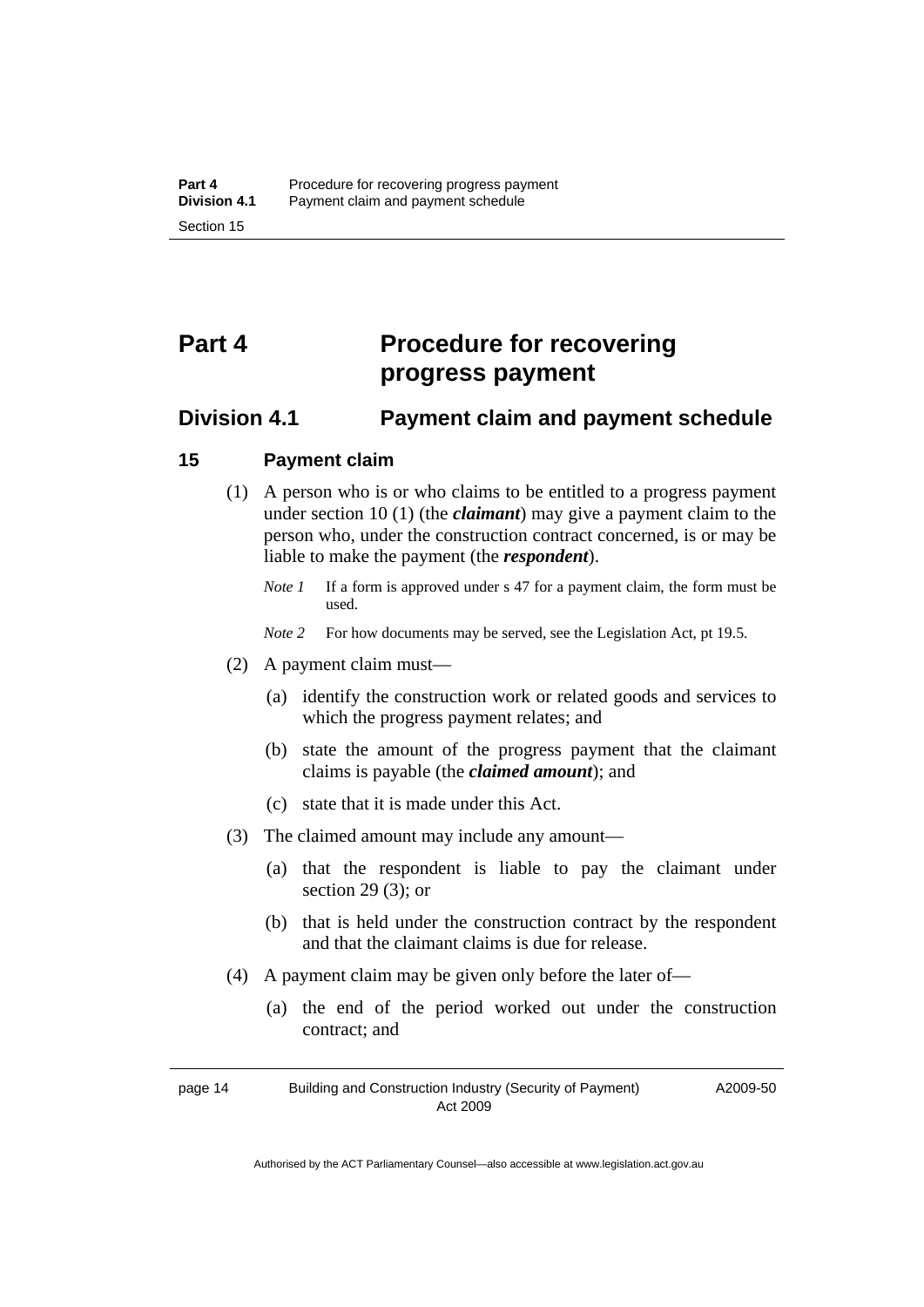- <span id="page-18-0"></span> (b) the end of the period of 12 months after the construction work to which the claim relates was last carried out or the related goods and services to which the claim relates were last supplied.
- (5) A claimant must not give more than 1 payment claim for each reference date under the construction contract.
- (6) However, subsection (5) does not prevent the claimant from including in a payment claim an amount that has been the subject of a previous claim.

#### **16 Payment schedule**

- (1) A respondent who is given a payment claim under section 15 may reply to the claim by giving a payment schedule to the claimant.
	- *Note 1* If a form is approved under s 47 for a payment schedule, the form must be used.
	- *Note 2* For how documents may be served, see the Legislation Act, pt 19.5.
- (2) A payment schedule must—
	- (a) identify the payment claim to which it relates; and
	- (b) state the amount of the payment, if any, that the respondent proposes to make (the *scheduled amount*).
- (3) If the scheduled amount is less than the claimed amount, the schedule must indicate—
	- (a) why the scheduled amount is less; and
	- (b) if the scheduled amount is less because the respondent is withholding payment for any reason—the respondent's reasons for withholding payment.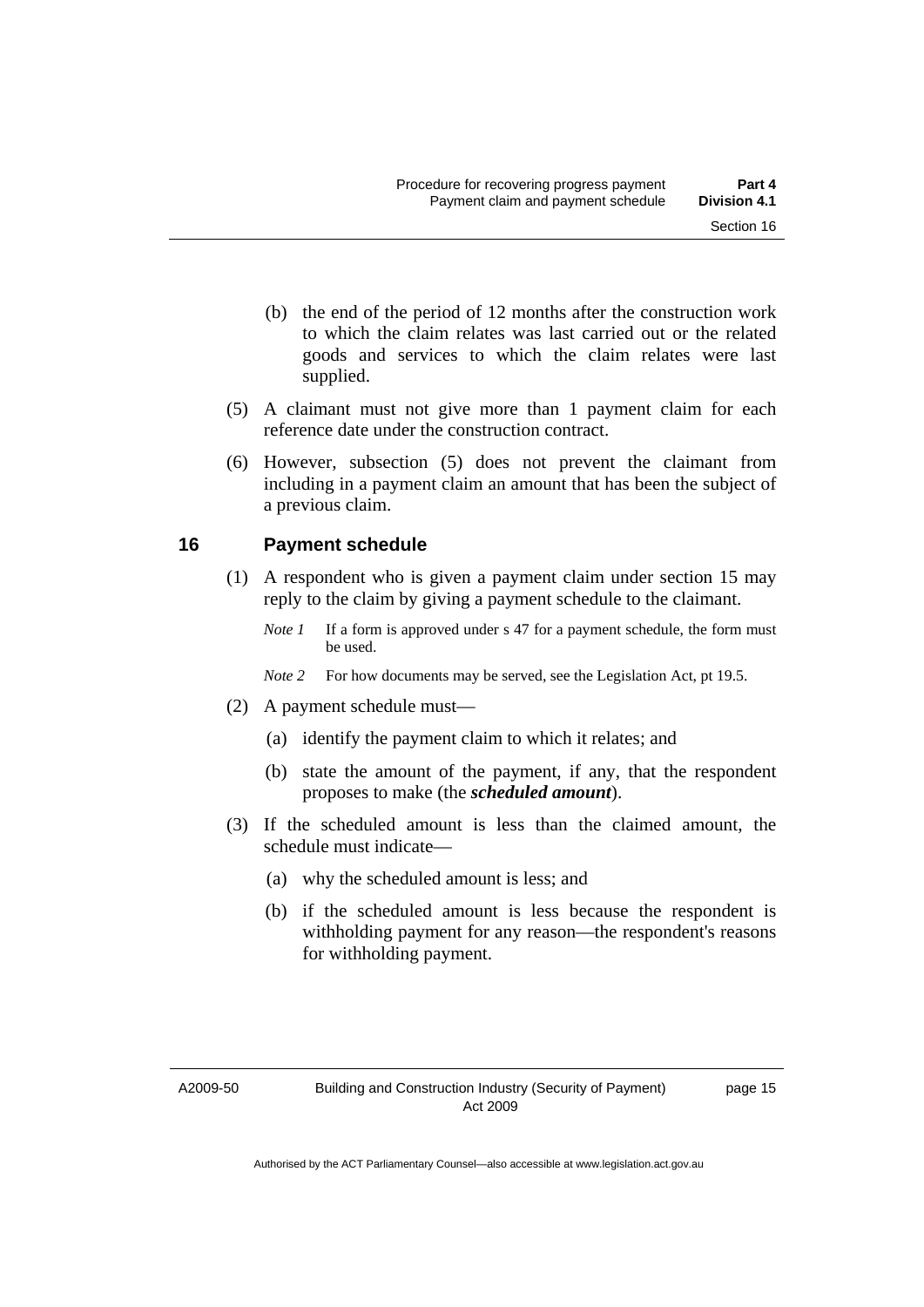- <span id="page-19-0"></span> (4) The respondent becomes liable to pay the claimed amount to the claimant on the due date for the progress payment to which the payment claim relates if—
	- (a) the claimant gives a payment claim to the respondent; and
	- (b) the respondent does not provide a payment schedule to the claimant within the earlier of—
		- (i) the time required by the relevant construction contract; or
		- (ii) 10 business days after the payment claim is given to the respondent.

#### **17 Consequences of not paying claimant—no payment schedule**

- (1) This section applies if a respondent—
	- (a) becomes liable to pay a claimed amount to a claimant because the respondent failed to provide a payment schedule to the claimant within the time allowed under section 16 (4); and
	- (b) fails to pay the whole or any part of the claimed amount on or before the due date for the progress payment to which the payment claim relates.
- (2) The claimant—
	- $(a)$  may—
		- (i) recover the unpaid portion of the claimed amount from the respondent, as a debt due to the claimant, in any court of competent jurisdiction; or
		- (ii) make an adjudication application under section 19 (1) (b) in relation to the payment claim; and

A2009-50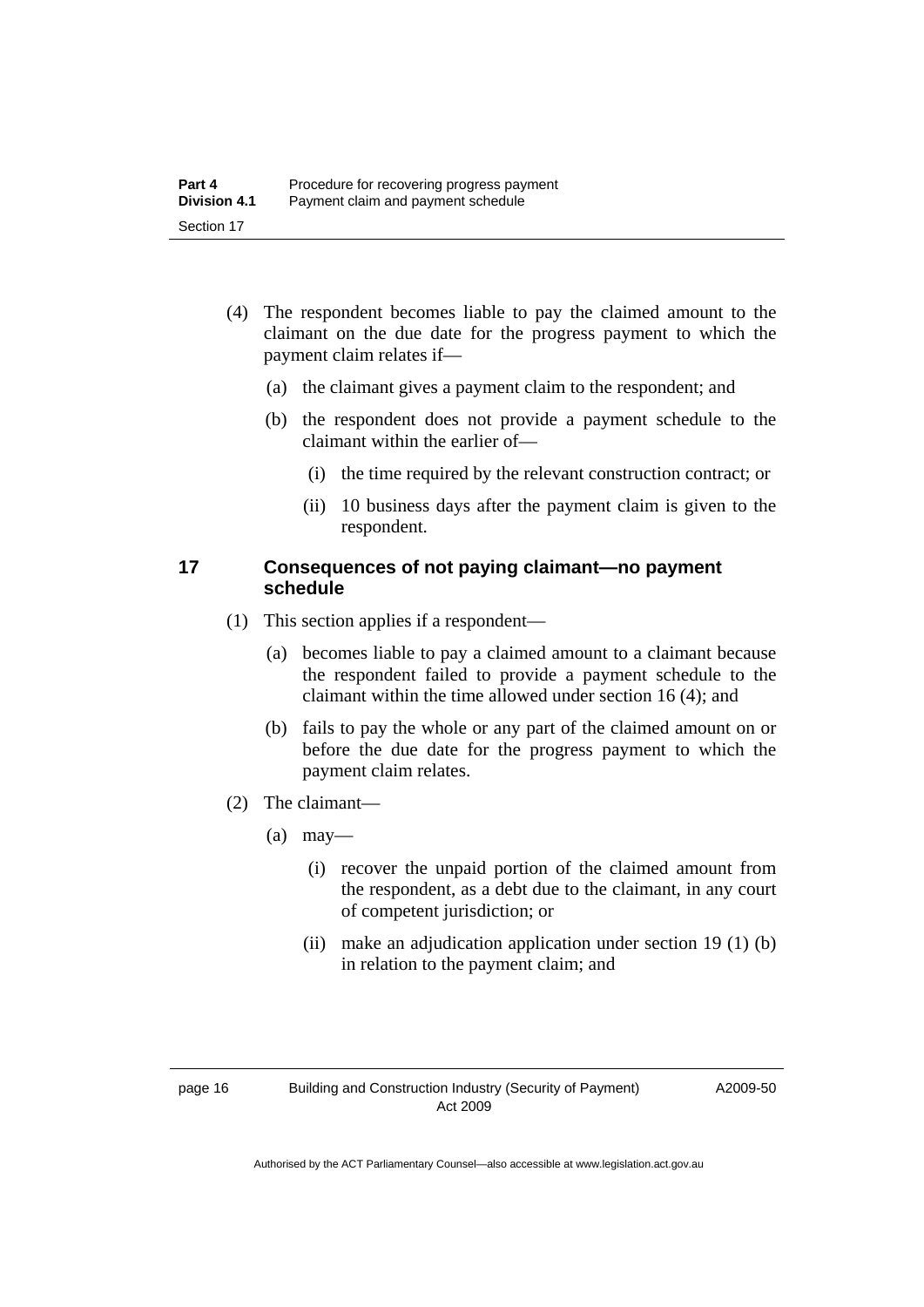page 17

- <span id="page-20-0"></span> (b) may give notice to the respondent of the claimant's intention, under section 29, to suspend;
	- (i) carrying out construction work under the construction contract; or
	- (ii) supplying related goods and services under the construction contract.

*Note* If a form is approved under s 47 for a notice, the form must be used.

- (3) If the claimant starts a proceeding under subsection  $(2)$  (a) (i)—
	- (a) the court must not enter judgment in favour of the claimant unless the court is satisfied the circumstances mentioned in subsection (1) exist; and
	- (b) the respondent is not entitled—
		- (i) to bring a cross-claim against the claimant; or
		- (ii) to raise a defence in relation to matters arising under the construction contract.

#### **18 Consequences of not paying claimant in accordance with payment schedule**

- (1) This section applies if—
	- (a) a claimant gives a payment claim to a respondent; and
	- (b) the respondent provides a payment schedule to the claimant within the earlier of—
		- (i) the time required by the relevant construction contract; or
		- (ii) 10 business days after the payment claim is given to the respondent; and
	- (c) the payment schedule states a scheduled amount that the respondent proposes to pay to the claimant; and

A2009-50

Building and Construction Industry (Security of Payment) Act 2009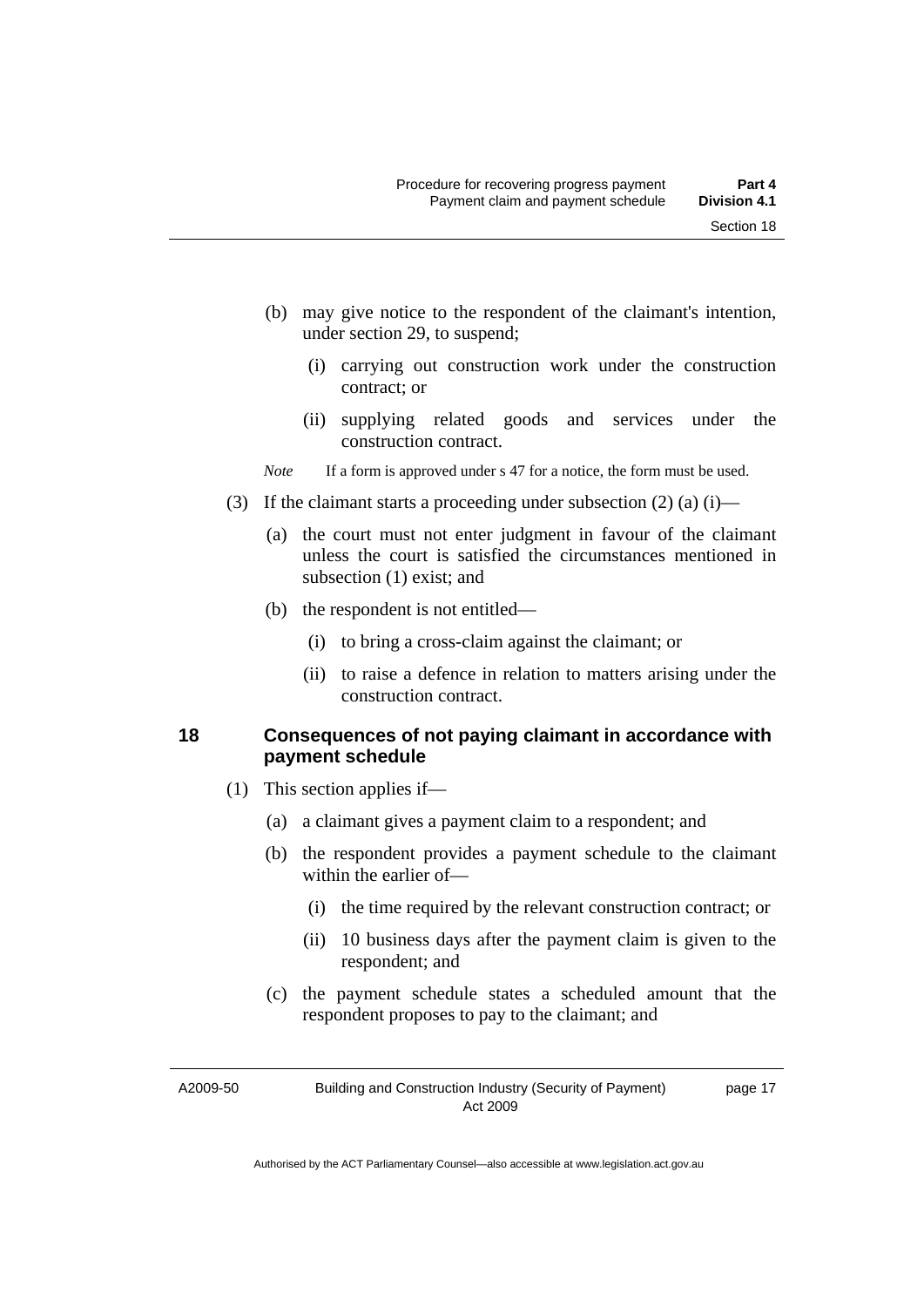- (d) the respondent fails to pay the whole or any part of the scheduled amount to the claimant on or before the due date for the progress payment to which the payment claim relates.
- (2) The claimant—
	- $(a)$  may—
		- (i) recover the unpaid portion of the claimed amount from the respondent, as a debt due to the claimant, in any court of competent jurisdiction; or
		- (ii) make an adjudication application under section 19 (1) (b) in relation to the payment claim; and
	- (b) may serve notice on the respondent of the claimant's intention, under section 29, to suspend—
		- (i) carrying out construction work under the construction contract; or
		- (ii) supplying related goods and services under the construction contract.
- (3) The notice must state that it is made under this Act.

*Note* If a form is approved under s 47 for a notice, the form must be used.

- (4) If the claimant starts a proceeding under subsection  $(2)$  (a) (i)—
	- (a) the court must not enter judgment in favour of the claimant unless the court is satisfied the circumstances mentioned in subsection (1) exist; and
	- (b) the respondent is not entitled—
		- (i) to bring any cross-claim against the claimant; or
		- (ii) to raise any defence in relation to matters arising under the construction contract.

A2009-50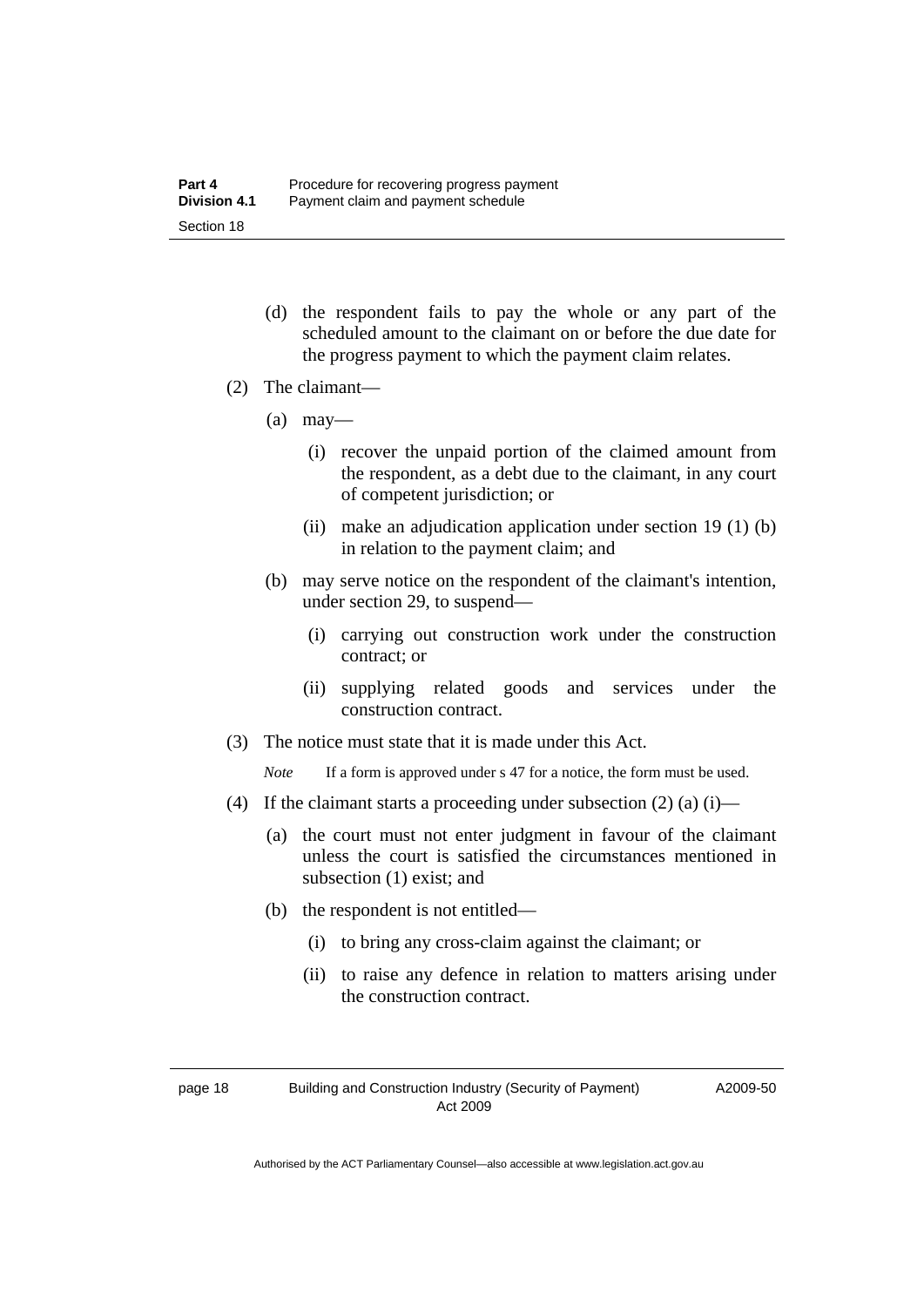# <span id="page-22-0"></span>**Division 4.2 Adjudication of disputes**

#### **19 Adjudication applications**

- (1) A claimant may apply to an authorised nominating authority, chosen by the claimant, for adjudication of a payment claim (an *adjudication application*) if—
	- (a) the respondent provides a payment schedule under this part, but—
		- (i) the scheduled amount indicated in the payment schedule is less than the claimed amount indicated in the payment claim; or
		- (ii) the respondent fails to pay the whole or any part of the scheduled amount to the claimant by the due date for payment of the amount; or
	- (b) the respondent fails—
		- (i) to provide a payment schedule under this part within the time allowed by section 16 (4); and
		- (ii) to pay the whole, or any part of, the claimed amount to the claimant by the due date.
	- *Note* If a form is approved under s 47 for an adjudication application, the form must be used.
- (2) An adjudication application to which subsection (1) (b) applies must not be made unless—
	- (a) the claimant has within 20 business days immediately following the due date for payment, notified the respondent of the claimant's intention to apply for adjudication of the payment claim; and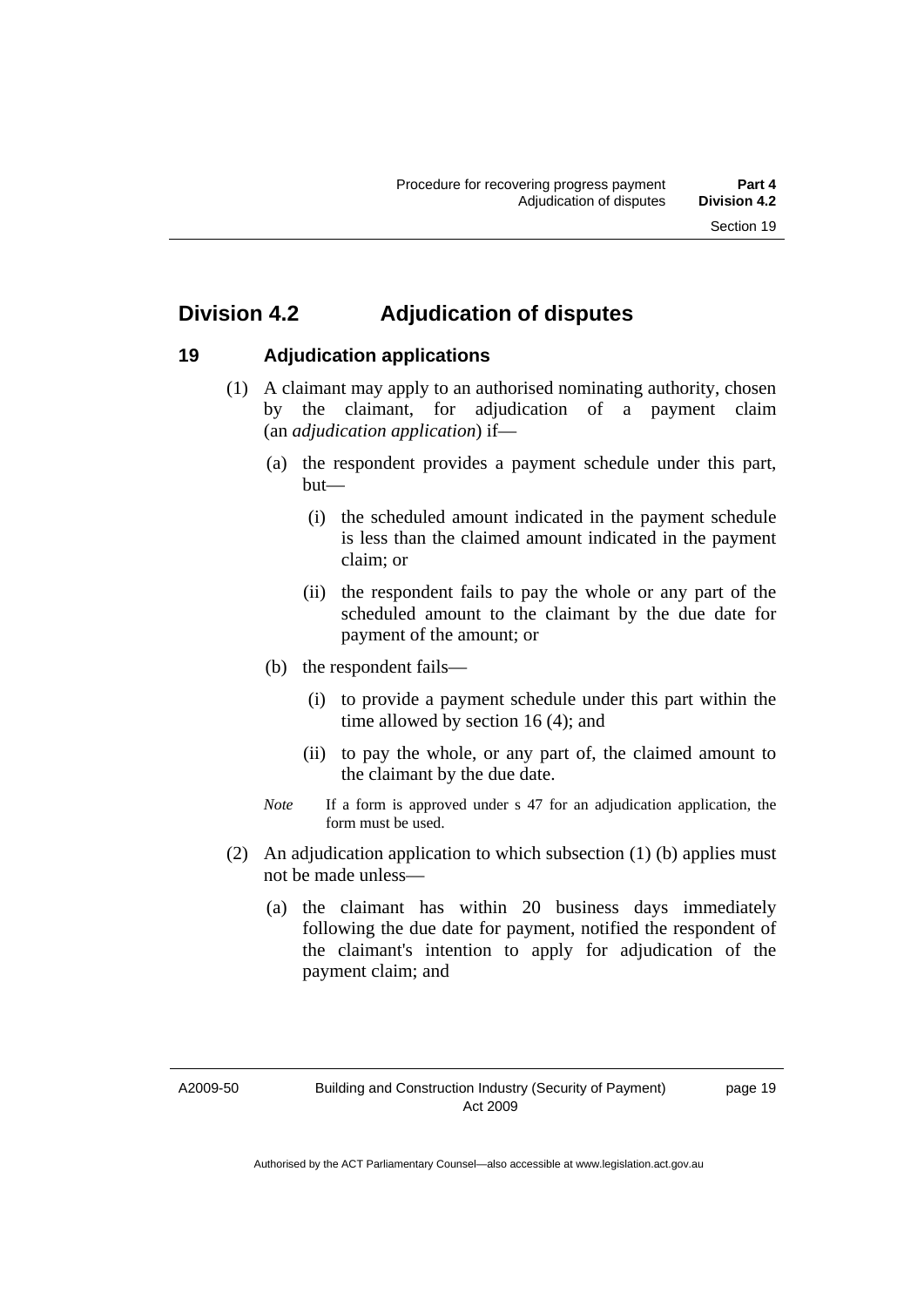- (b) the respondent had an opportunity to provide a payment schedule to the claimant within 5 business days after receiving the claimant's notice.
- (3) An adjudication application—
	- (a) must be in writing; and
	- (b) if the application is made under subsection  $(1)$   $(a)$   $(i)$ —must be made within 10 business days after the claimant receives the payment schedule; and
	- (c) if the application is made under subsection (1) (a) (ii)—must be made within 20 business days after the due date for payment; and
	- (d) if the application is made under subsection (1) (b)—must be made within 10 business days after the earlier of—
		- (i) the end of the 5-day period mentioned in subsection (2) (b); and
		- (ii) the day the claimant receives the payment schedule; and
	- (e) if the authorised nominating authority has set an application fee—must be accompanied by the application fee; and
	- (f) must identify the payment claim and any payment schedule to which it relates; and
	- (g) may contain the submissions relevant to the application that the claimant chooses to include.
- (4) The authorised nominating authority must refer the application to an eligible adjudicator as soon as practicable.
	- *Note* For eligibility for adjudicators, see s 20.

A2009-50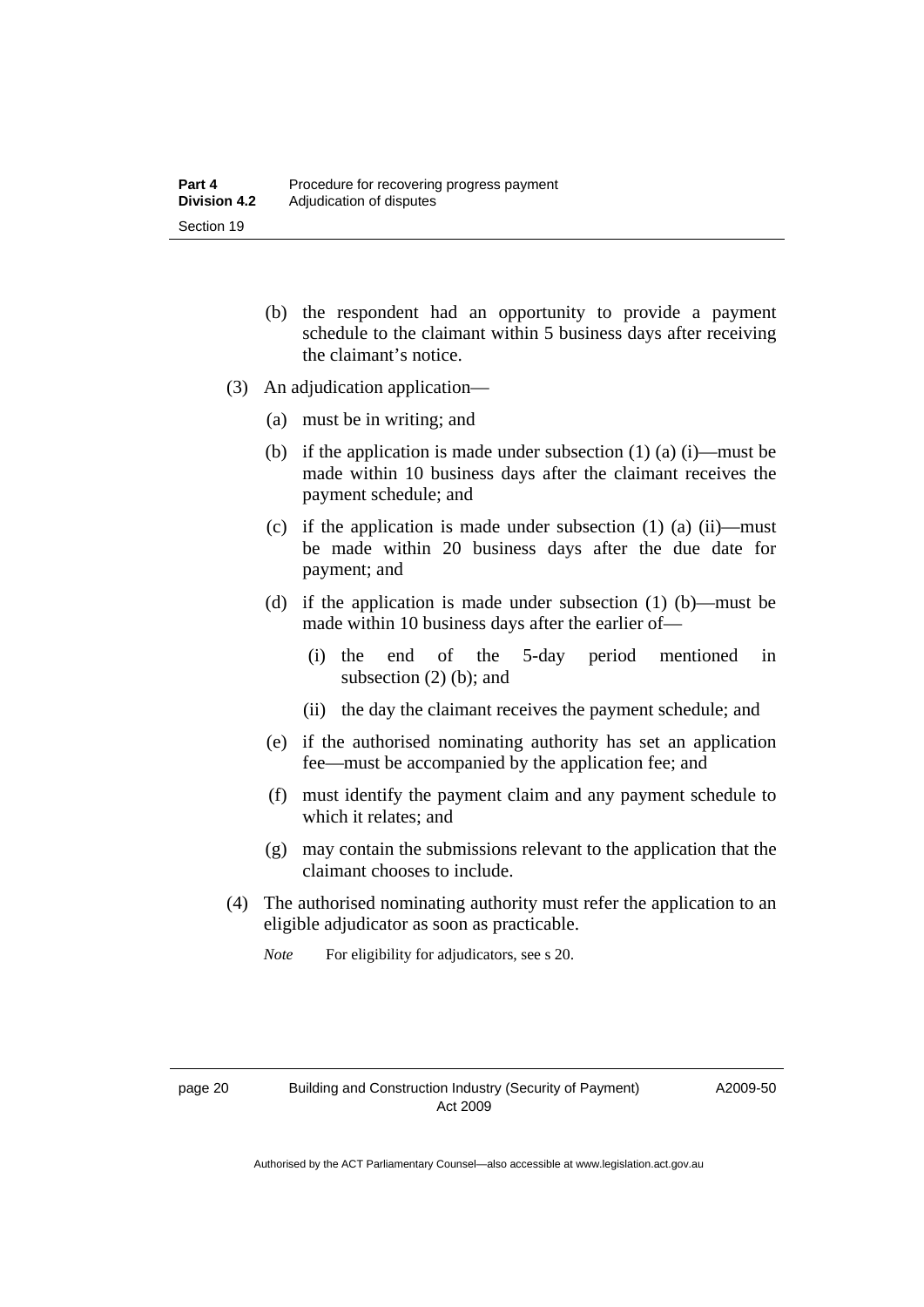#### <span id="page-24-0"></span>**20 Eligibility—adjudicators**

- (1) A person is eligible to be an adjudicator for an adjudication application if the person—
	- (a) is an individual; and
	- (b) has the qualifications, expertise and experience to perform adjudications; and
	- (c) has successfully completed a relevant training course.
- (2) A person is not eligible to be an adjudicator for a construction contract—
	- (a) if the person is a party to the contract; or
	- (b) if the person is employed by, or represents a building and construction industry organisation; or
	- (c) in circumstances prescribed by regulation.

#### **Examples—building and construction industry organisation**

- 1 Housing Industry Association Limited (ACN 004 631 752)
- 2 Master Builders Australia Incorporated (ABN 701 134 221 001)
- *Note* An example is part of the Act, is not exhaustive and may extend, but does not limit, the meaning of the provision in which it appears (see Legislation Act, s 126 and s 132).

#### **21 Adjudicator for application**

- (1) If an authorised nominating authority refers an adjudication application to an adjudicator, the adjudicator may give a notice of acceptance to the claimant and the respondent.
	- *Note* If a form is approved under s 47 for a notice of acceptance, the form must be used.
- (2) If an adjudicator gives a notice of acceptance under subsection (1), the adjudicator must give the respondent a copy of the adjudication application.

A2009-50

Building and Construction Industry (Security of Payment) Act 2009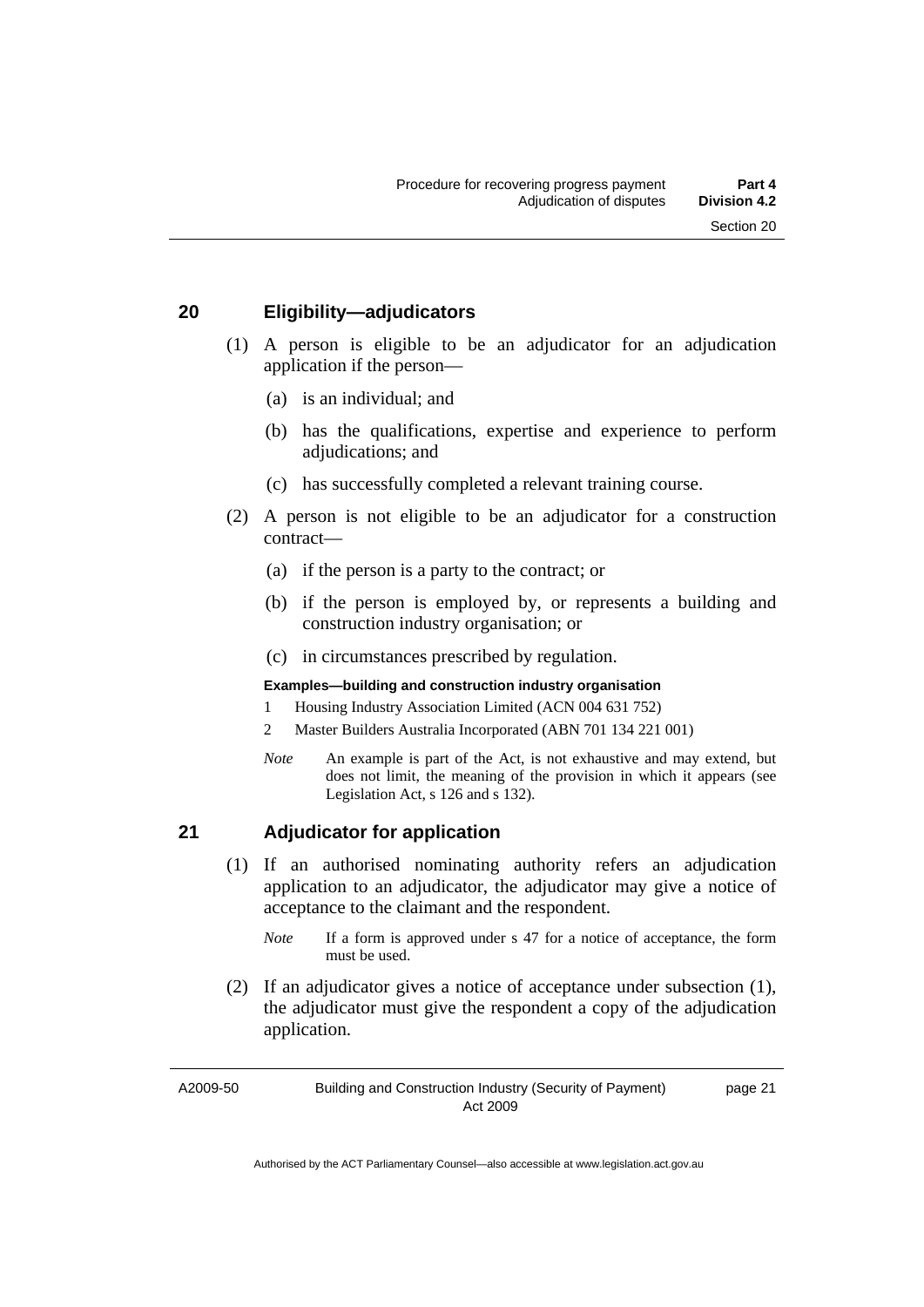- <span id="page-25-0"></span> (3) If an adjudicator gives a notice of acceptance under subsection (1), the adjudicator is taken to be appointed as the adjudicator for the adjudication application from the later of—
	- (a) the day the claimant receives the notice of acceptance; and
	- (b) the day the respondent receives the notice of acceptance.

#### **22 Adjudication responses**

- (1) A respondent may give an adjudicator a response to a claimant's adjudication application (the *adjudication response*) at any time before the later of—
	- (a) 7 business days after the respondent receives a copy of the application; or
	- (b) 5 business days after receiving notice of the adjudicator's acceptance of the application.

*Note* If a form is approved under s 47 for a response, the form must be used.

- (2) The adjudication response—
	- (a) must be in writing; and
	- (b) must identify the adjudication application to which it relates; and
	- (c) may contain submissions relevant to the response.
- (3) The respondent may give an adjudication response only if the respondent has provided a payment schedule to the claimant within the time mentioned in section 16  $(4)$  or section 19  $(2)$  (b).
- (4) The respondent must not include in the adjudication response any reasons for withholding payment unless those reasons have already been included in the payment schedule provided to the claimant.

A2009-50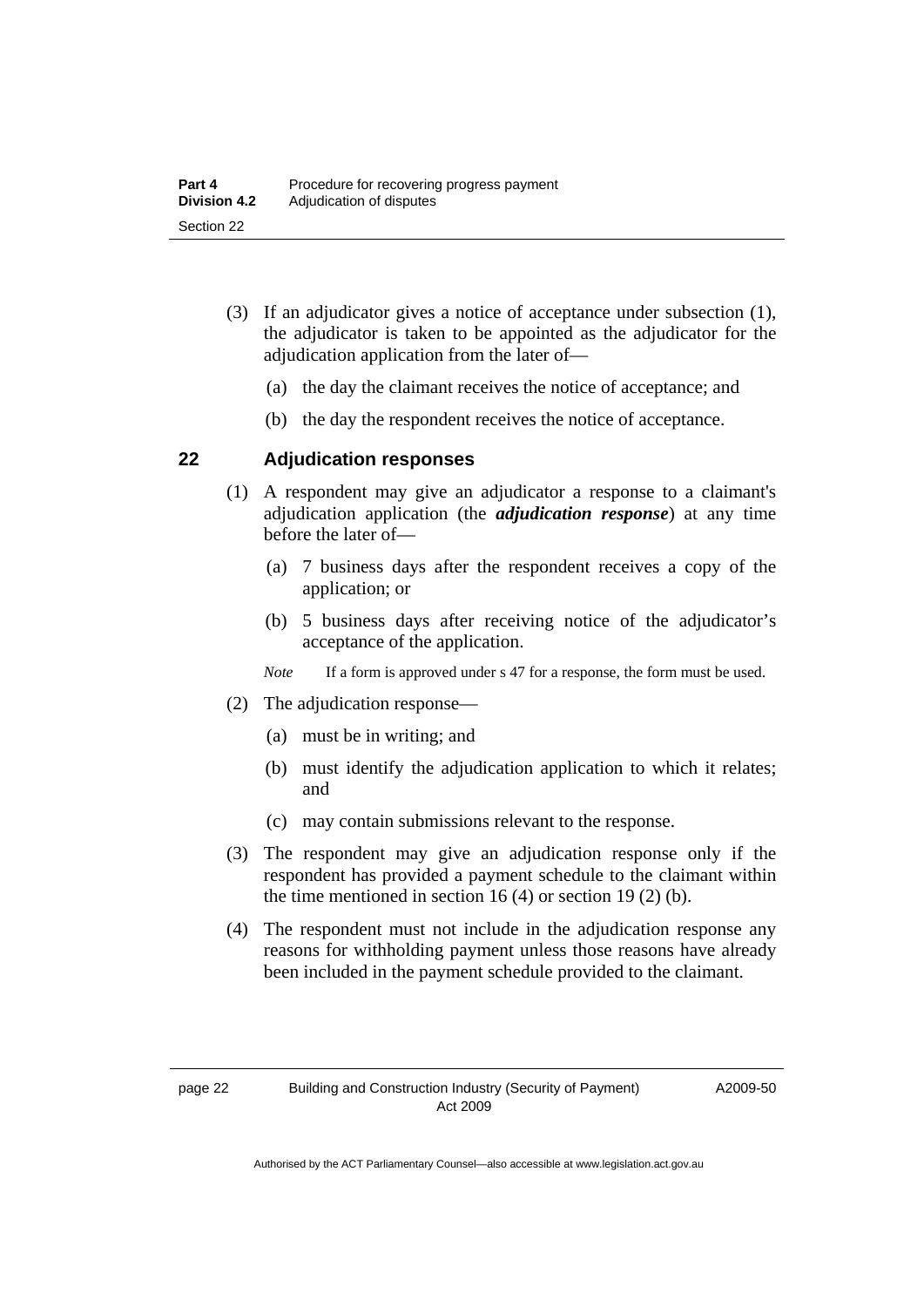<span id="page-26-0"></span> (5) A copy of the adjudication response must be given to the claimant not later than 2 days after the response is given to the adjudicator.

*Note* For how documents may be served, see the Legislation Act, pt 19.5.

#### **23 Adjudication procedures**

- (1) The adjudicator for an adjudication application must not decide the application until after the end of the period within which the respondent may give an adjudication response.
- (2) The adjudicator must not consider an adjudication response unless the respondent gives the response to the adjudicator within the time required by section 22.
- (3) The adjudicator must decide an adjudication application as soon as possible but not later than—
	- (a) if the respondent is entitled to give an adjudication response under section 22—10 business days after the earlier of—
		- (i) the date on which the adjudicator receives the adjudication response; and
		- (ii) the date on which the adjudication response is required to be given to the adjudicator under section 22; or
	- (b) if the respondent is not entitled to give an adjudication response under section 22—10 business days after the respondent receives a copy of the adjudication application; or
	- (c) if a further time is agreed between the claimant and the respondent—the further time.
- (4) In a proceeding to decide an adjudication application, an adjudicator—
	- (a) may ask for further written submissions from either party; and
	- (b) if a further submission is lodged by a party—must allow the other party to comment on the submission; and

A2009-50 Building and Construction Industry (Security of Payment) Act 2009 page 23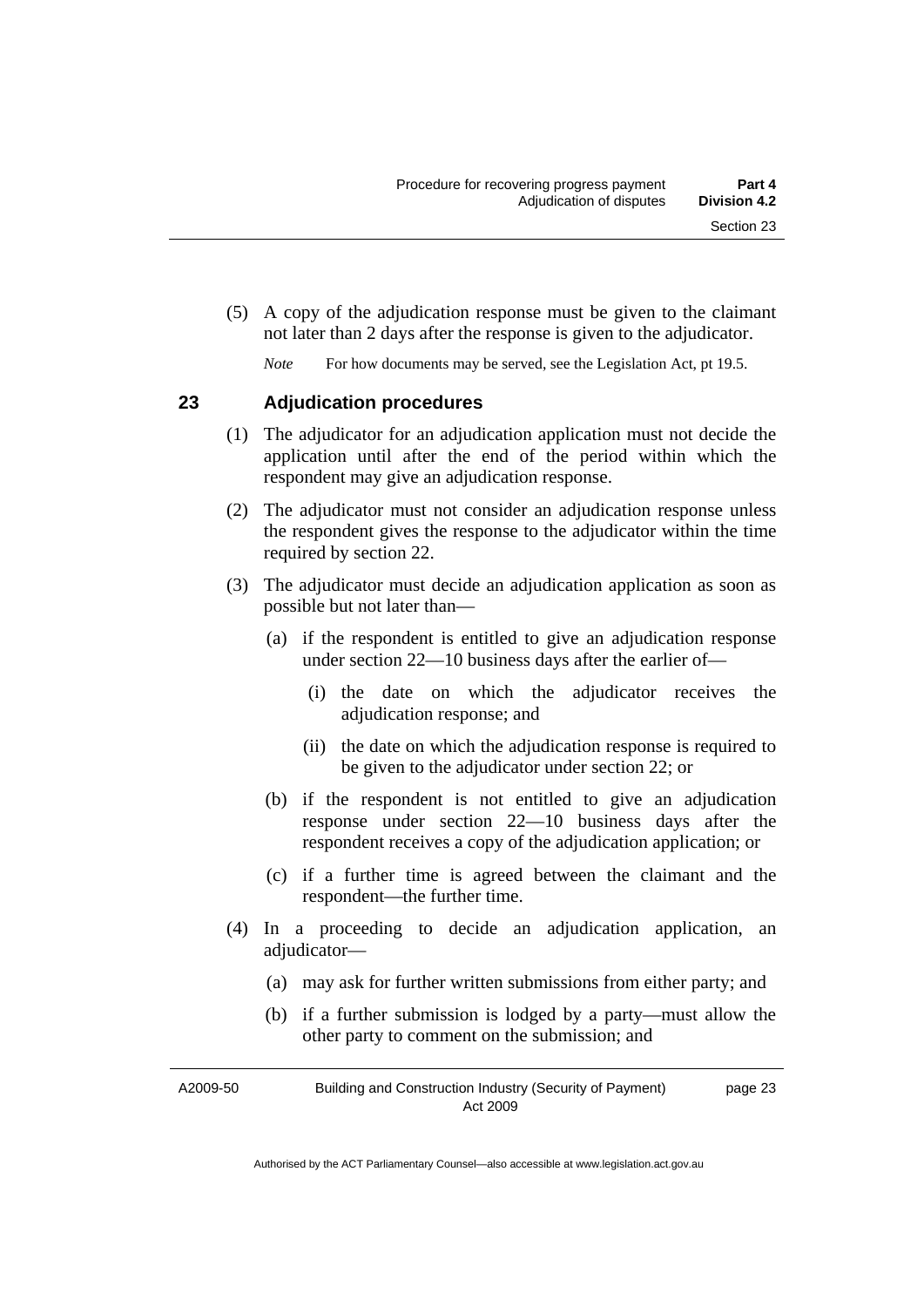- <span id="page-27-0"></span> (c) may set deadlines for further submissions and comments by the parties; and
- (d) may call a conference of the parties; and
- (e) may carry out an inspection of any matter related to the claim.
- (5) If the adjudicator calls a conference—
	- (a) the conference must be conducted informally; and
	- (b) the parties are not entitled to legal representation at the conference.
- (6) The adjudicator's power to decide an adjudication application is not affected by the failure of a party—
	- (a) to make a submission within time; or
	- (b) to comment on a submission within time; or
	- (c) to comply with the adjudicator's call for a conference.

#### **24 Adjudicator's decision**

- (1) The adjudicator for an adjudication application must decide—
	- (a) the amount of the progress payment, if any, to be paid by the respondent to the claimant (the *adjudicated amount*); and
	- (b) the day on which the amount became or becomes payable; and
	- (c) the rate of interest payable on the amount.
- (2) In deciding an adjudication application, the adjudicator must only consider the following:
	- (a) this Act;
	- (b) the construction contract to which the application relates;

A2009-50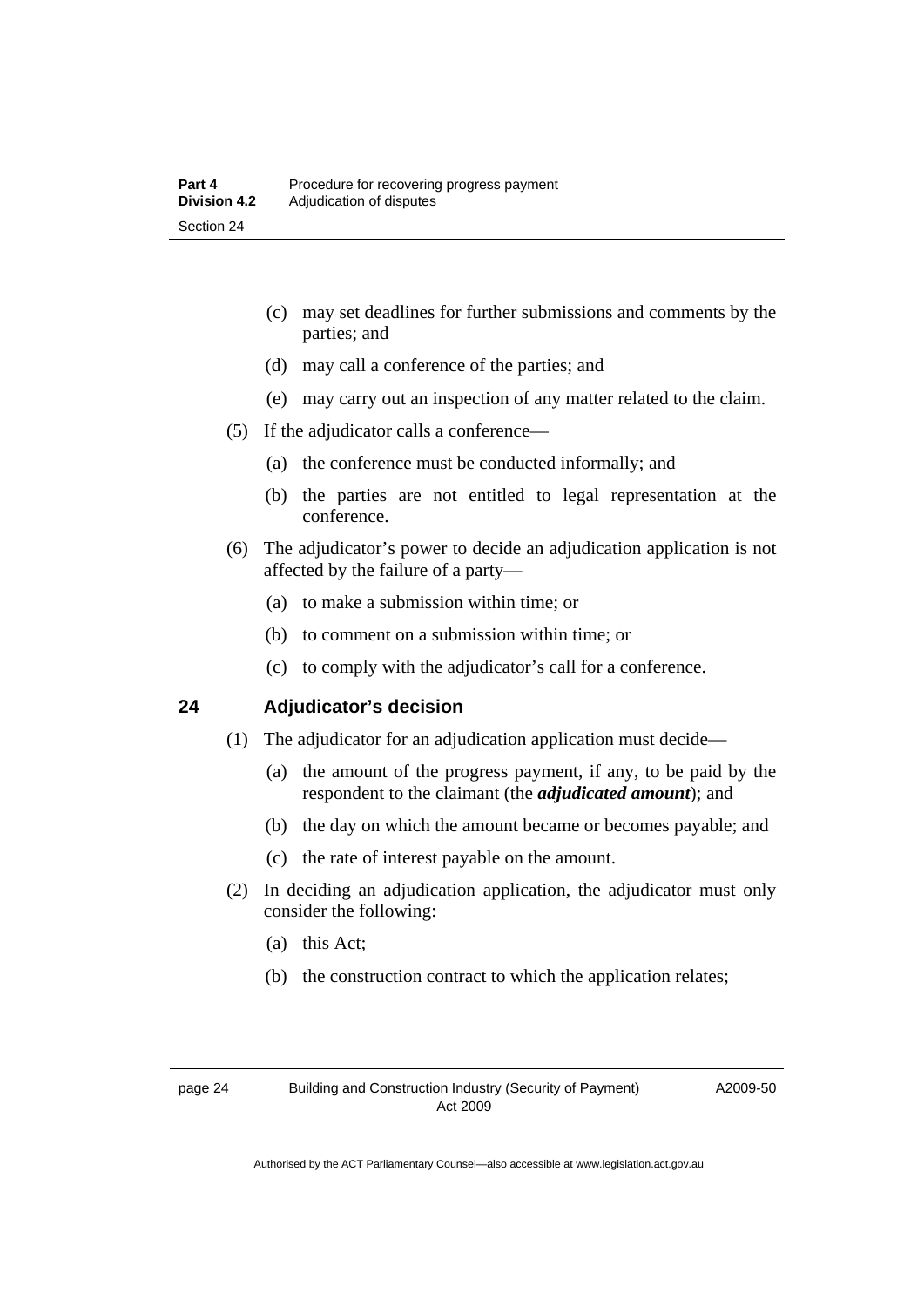- (c) the payment claim to which the application relates, together with any submission, including relevant documentation, properly made by the claimant in support of the claim;
- (d) the adjudication application;
- (e) the payment schedule, if any, to which the application relates, together with any submission, including relevant documentation, properly made by the respondent in support of the schedule;
- (f) the adjudication response, if any;
- (g) the result of any inspection by the adjudicator of any matter related to the claim.
- (3) The adjudicator's decision must—
	- (a) be in writing; and
	- (b) include the reasons for the decision, unless the claimant and the respondent have both asked the adjudicator not to include the reasons in the decision.
- (4) If the adjudicator values construction work or related goods and services under section 12, the adjudicator and any other adjudicator must give the work, or the goods and services—
	- (a) in a later adjudication involving the valuation of the work or of the goods and services—the same value as the value decided by the adjudicator; or
	- (b) if the claimant or respondent satisfies the adjudicator that the value of the work, or the goods and services, has changed since the valuation—a different value to the value decided by the adjudicator.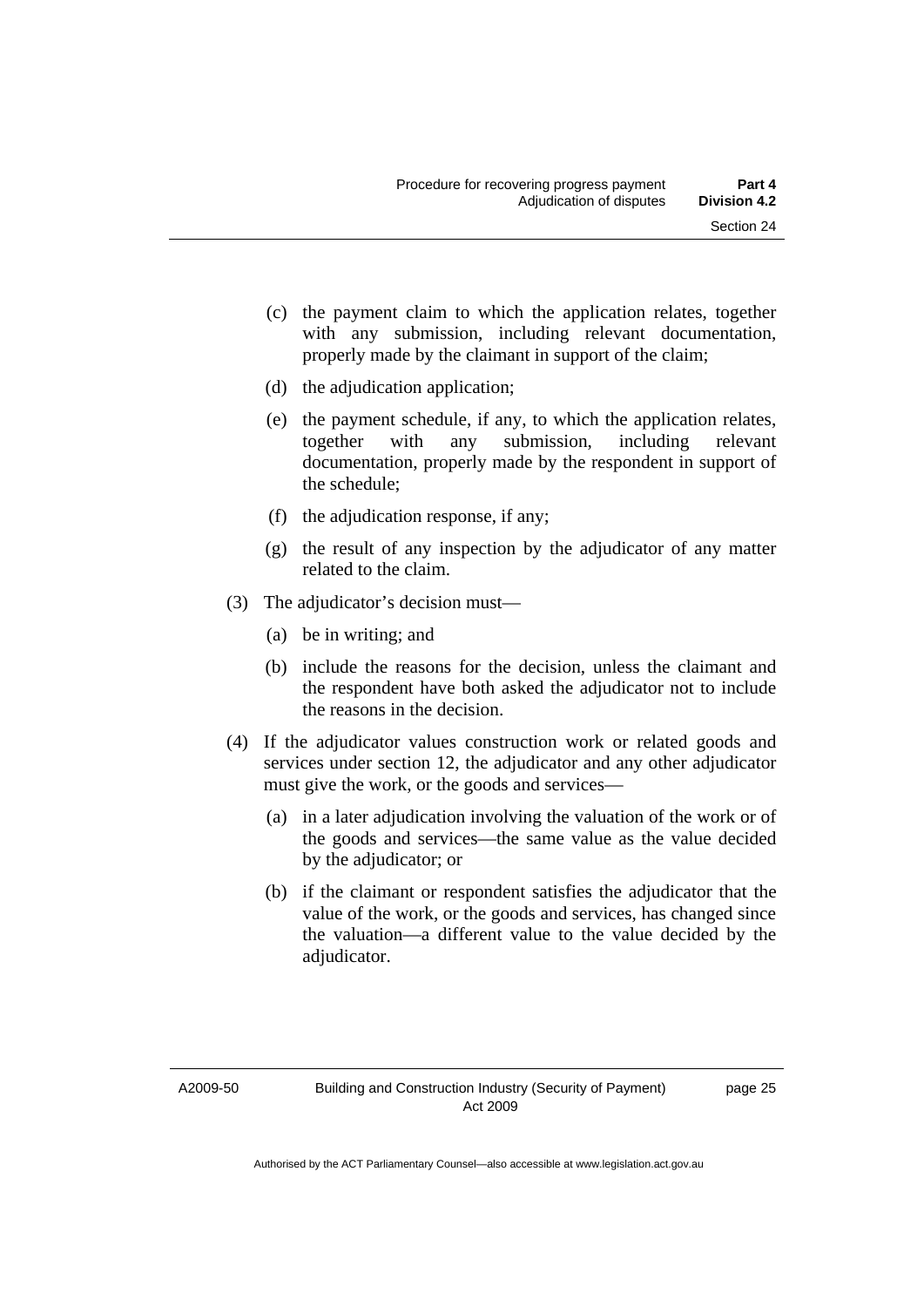- <span id="page-29-0"></span> (5) The adjudicator may, on his or her own initiative or on the application of the claimant or the respondent, correct a decision for—
	- (a) a clerical mistake or defect of form; or
	- (b) a material miscalculation of figures or a material mistake in the description of any person, thing or matter mentioned in the decision.

#### **25 Respondent must pay adjudicated amount**

If an adjudicator decides that a respondent must pay an adjudicated amount to a claimant, the respondent must pay the amount to the claimant on or before—

- (a) the day 5 business days after the day the adjudicator's decision is given to the respondent; or
- (b) if the adjudicator decides a later day under section  $24 (1) (b)$  the later day.

#### **26 Failure to pay adjudicated amount**

- (1) This section applies if—
	- (a) an adjudicator decides that a respondent must pay an adjudicated amount to a claimant; and
	- (b) a respondent fails to pay the whole, or any part of, an adjudicated amount to the claimant under section 25.
- (2) The claimant may—
	- (a) ask the authorised nominating authority to whom the adjudication application was made to provide an adjudication certificate; and

A2009-50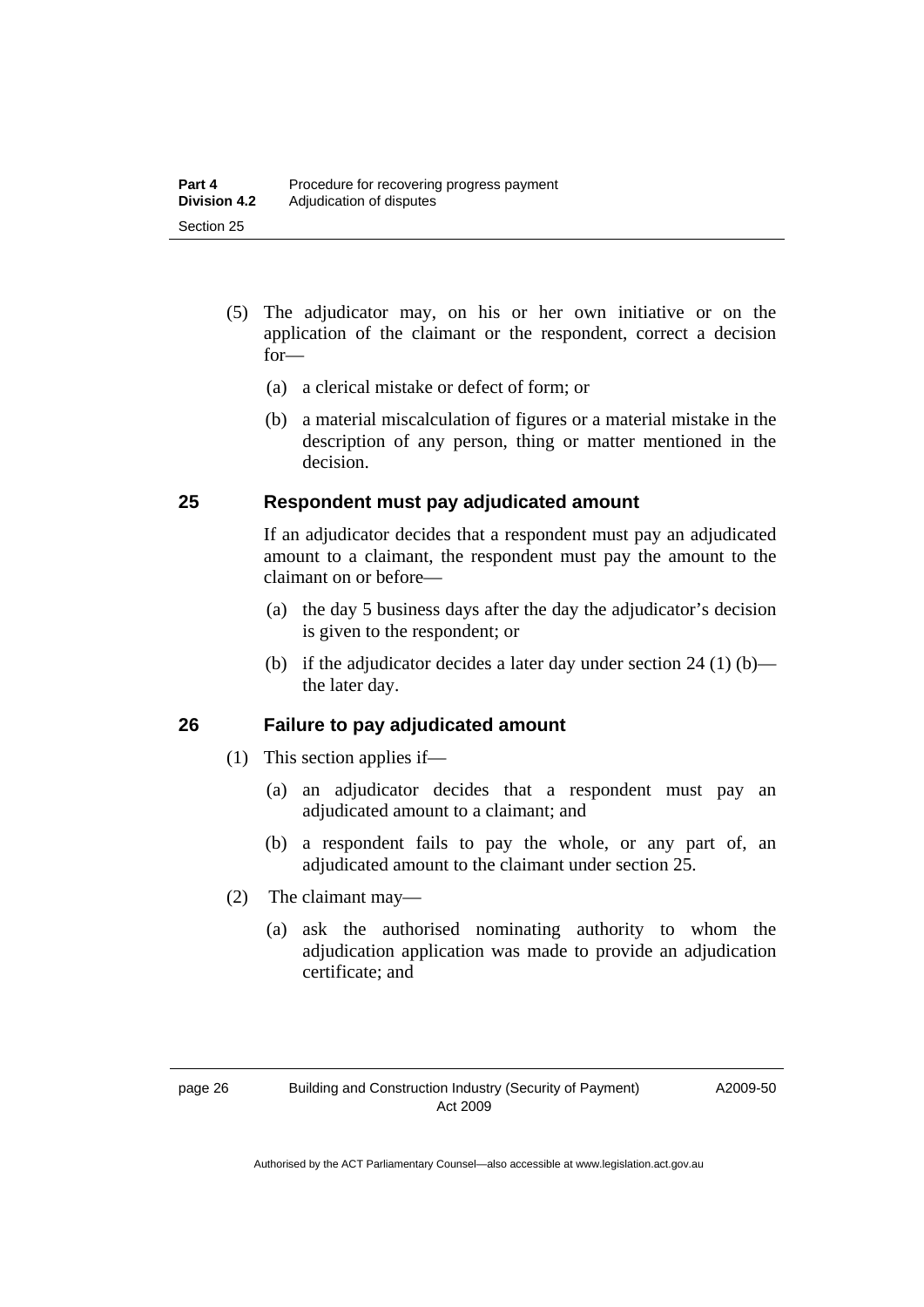- (b) give the respondent notice of the claimant's intention to suspend carrying out construction work, or to suspend supplying related goods and services, under the construction contract.
- *Note* If a form is approved under s 47 for this provision, the form must be used.
- (3) An adjudication certificate must state the following:
	- (a) the name of the claimant;
	- (b) the name of the respondent;
	- (c) the adjudicated amount;
	- (d) the day when payment of the adjudicated amount was required to be paid to the claimant;
	- (e) if part of an adjudicated amount has been paid—the amount of the part payment.
	- *Note* If a form is approved under s 47 for this provision, the form must be used.
- (4) If an amount of interest payable on the adjudicated amount is not paid by the respondent, the claimant may ask the authorised nominating authority to state the amount of interest payable in the adjudication certificate.
- (5) An amount of interest stated in the adjudication certificate is added to, and becomes part of, the adjudicated amount.
- (6) If the claimant has paid the respondent's share of the adjudication fees for the adjudication but has not been reimbursed by the respondent for that amount (the *unpaid share*), the claimant may request the authorised nominating authority to state the unpaid share in the adjudication certificate.
- (7) If an unpaid share is stated in the adjudication certificate, the unpaid share is added to, and becomes part of, the adjudicated amount.

A2009-50 Building and Construction Industry (Security of Payment) Act 2009 page 27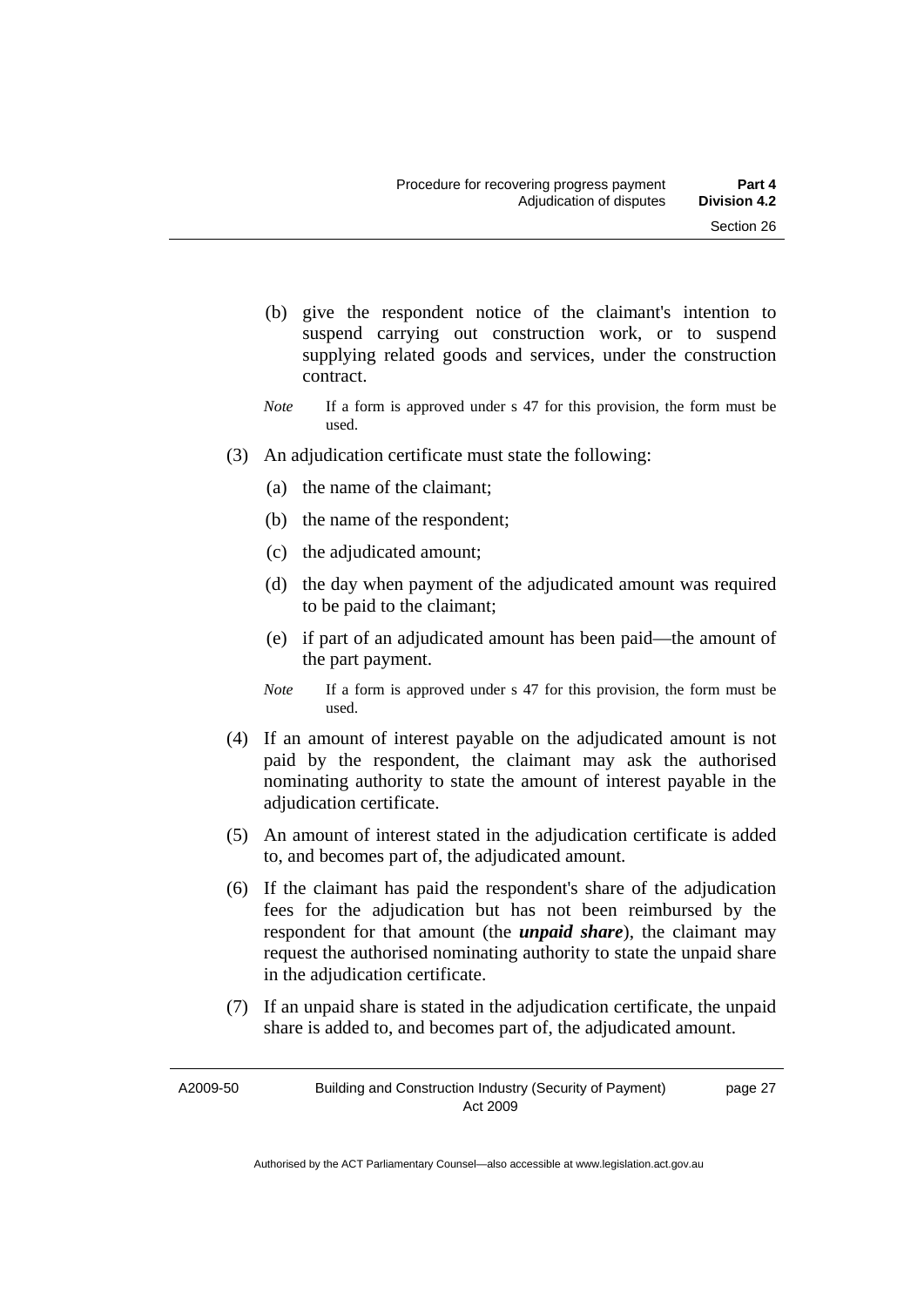#### <span id="page-31-0"></span>**27 Filing of adjudication certificate as judgment debt**

- (1) An adjudication certificate may be filed as a judgment for a debt, and may be enforced, in any court of competent jurisdiction.
- (2) The adjudication certificate must be accompanied by an affidavit by the claimant stating the amount of the adjudicated amount that has not been paid at the time the certificate is filed.
- (3) If the affidavit states that part of the adjudicated amount has been paid, the amount to be recovered is the unpaid part of the adjudicated amount.
- (4) If the respondent starts a proceeding to have the judgment set aside, the respondent—
	- (a) is not, in the proceeding, entitled—
		- (i) to bring any cross-claim against the claimant; or
		- (ii) to raise any defence in relation to matters arising under the construction contract; or
		- (iii) to challenge the adjudicator's decision; and
	- (b) is required to pay into the court as security the unpaid part of the adjudicated amount pending the final decision of the proceeding.

#### **28 Claimant may make new application in certain circumstances**

- (1) This section applies if—
	- (a) a claimant fails to receive an adjudicator's notice of acceptance of an adjudication application within 4 business days after the application is made; or
	- (b) an adjudicator who accepts an adjudication application fails to decide the application within the time allowed by section 23 (3).

page 28 Building and Construction Industry (Security of Payment) Act 2009 A2009-50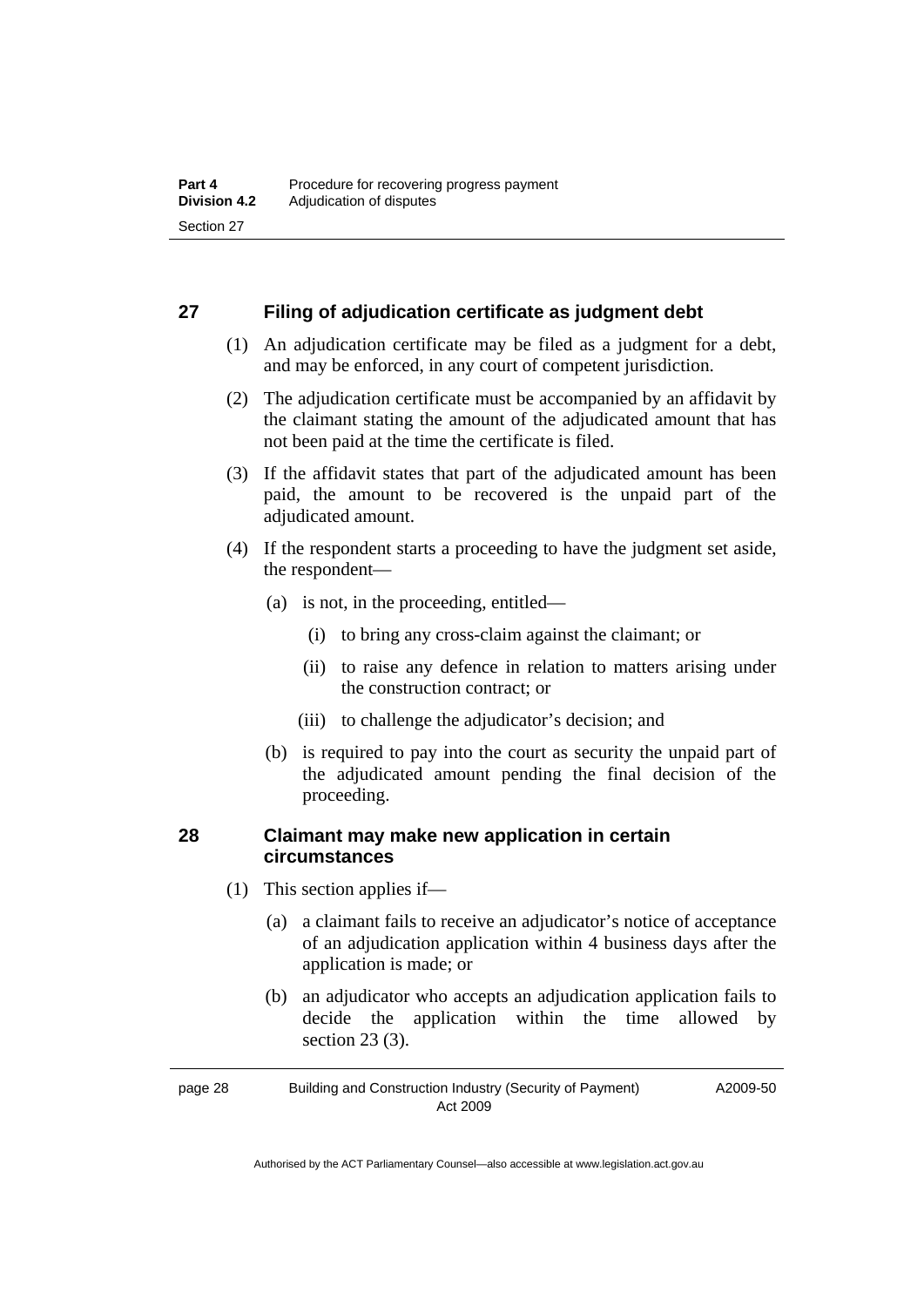- <span id="page-32-0"></span> (2) The claimant may—
	- (a) withdraw the application, by notice in writing served on the adjudicator or authorised nominating authority to whom the application was made; and
	- (b) make a new adjudication application under section 19.
- (3) Despite section 19 (3) (c), (d) and (e), a new adjudication application may be made at any time within 5 business days after the day the claimant becomes entitled to withdraw the previous adjudication application under subsection (2).
- (4) This part applies to a new application mentioned in this section as if the application were an application under section 19.

## **Division 4.3 Claimant's right to suspend construction work**

#### **29 Claimant may suspend work**

- (1) This section applies if a claimant gives notice to a respondent under section 17, section 18 or section 26.
- (2) The claimant may suspend carrying out construction work or supplying related goods and services under a construction contract during the period—
	- (a) starting 2 business days after the day the claimant gives the notice to the respondent; and
	- (b) ending 3 business days after the day the claimant receives the amount payable by the respondent under section 17 (1), section 18 (1) or section 25 (1).

A2009-50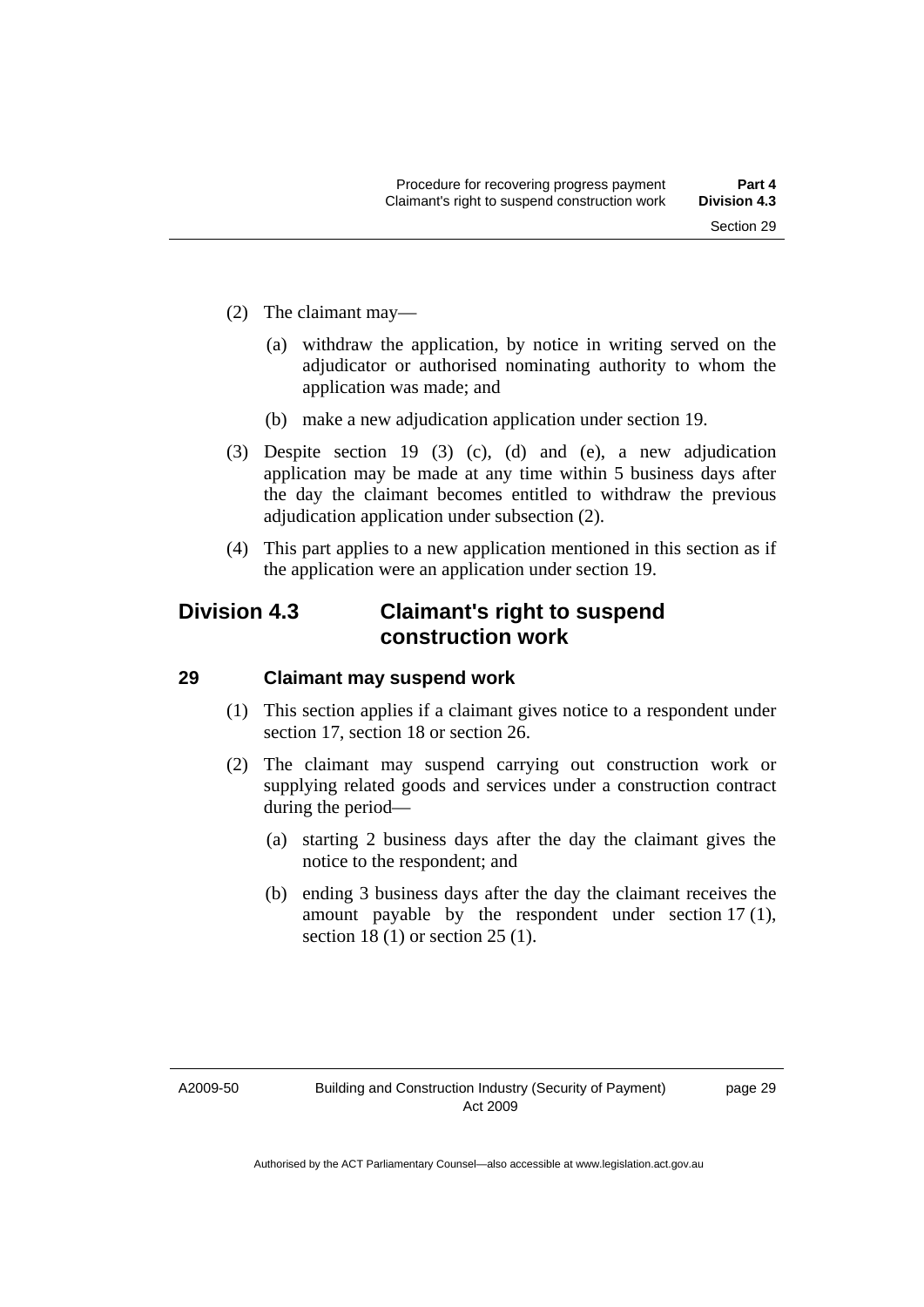- <span id="page-33-0"></span> (3) If the claimant, in exercising the right to suspend carrying out construction work or supplying related goods and services, incurs a loss or expense because the respondent removes any part of the work or supply from the contract, the respondent is liable to pay the claimant the amount of the loss or expense.
- (4) A claimant who suspends construction work or the supply of related goods and services under this section is not liable for loss or damage suffered by the respondent, or by any person claiming through the respondent, because the claimant did not carry out that work or supply the goods and services, during the period of suspension.

# **Division 4.4 Authorised nominating authorities and adjudicators**

#### **30 Maximum number of nominating authorities**

- (1) The Minister may decide the maximum number of people that may be authorised as a nominating authority.
- (2) A decision under subsection (1) is a notifiable instrument

*Note* A notifiable instrument must be notified under the Legislation Act.

#### **31 Application for nominating authority**

- (1) A person may apply to the Minister to be authorised as a nominating authority.
	- *Note 1* If a form is approved under s 47 for an application, the form must be used.
	- *Note 2* A fee may be determined under s 46 for this provision.
- (2) On an application for authorisation the Minister must—
	- (a) authorise the applicant as a nominating authority if—
		- (i) the applicant is suitable under section 32; and

page 30 Building and Construction Industry (Security of Payment) Act 2009

A2009-50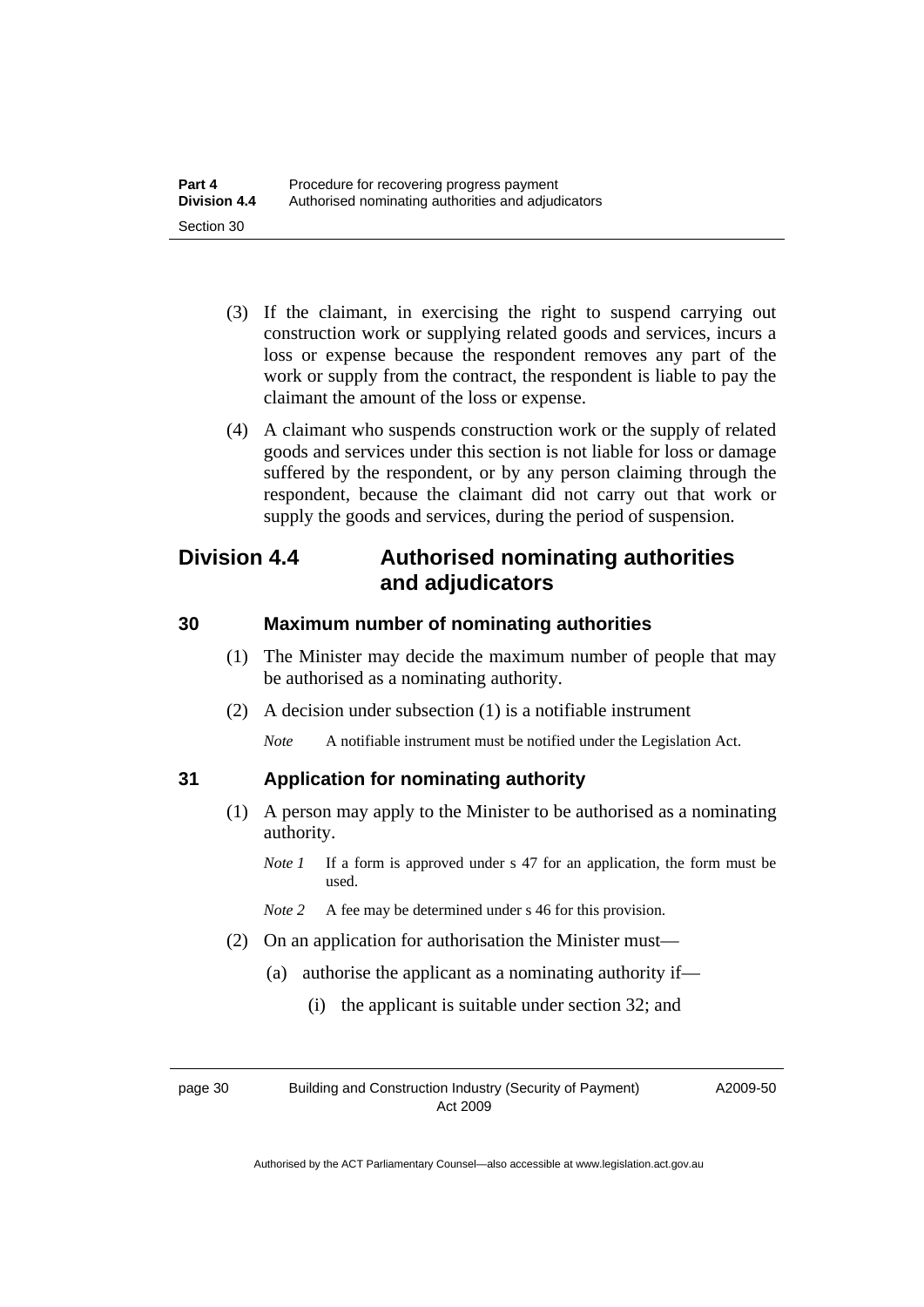- <span id="page-34-0"></span> (ii) the maximum number of people have not been authorised; or
- (b) refuse to authorise the applicant as a nominating authority if—
	- (i) the applicant is not suitable under section 32; or
	- (ii) the maximum number of people have been authorised.
- *Note* A decision to refuse an application under s 31 (2) (b) (i) is a reviewable decision (see pt 5).

#### **32 Nominating authority—suitability**

In deciding whether an applicant is suitable the Minister must have regard to the following:

- (a) whether the applicant, or a person engaged or employed by the applicant, has been convicted, or found guilty, in the 5 years before the application is made, whether in the ACT or elsewhere, of an offence—
	- (i) involving fraud or dishonesty; or
	- (ii) punishable by imprisonment for at least 1 year;
- (b) whether the applicant is bankrupt or personally insolvent;
- (c) whether the applicant, or a person engaged or employed by the applicant, at any time in the 5 years before the application is made, was involved in the management of a corporation when—
	- (i) the corporation became the subject of a winding-up order; or
	- (ii) a controller or administrator was appointed;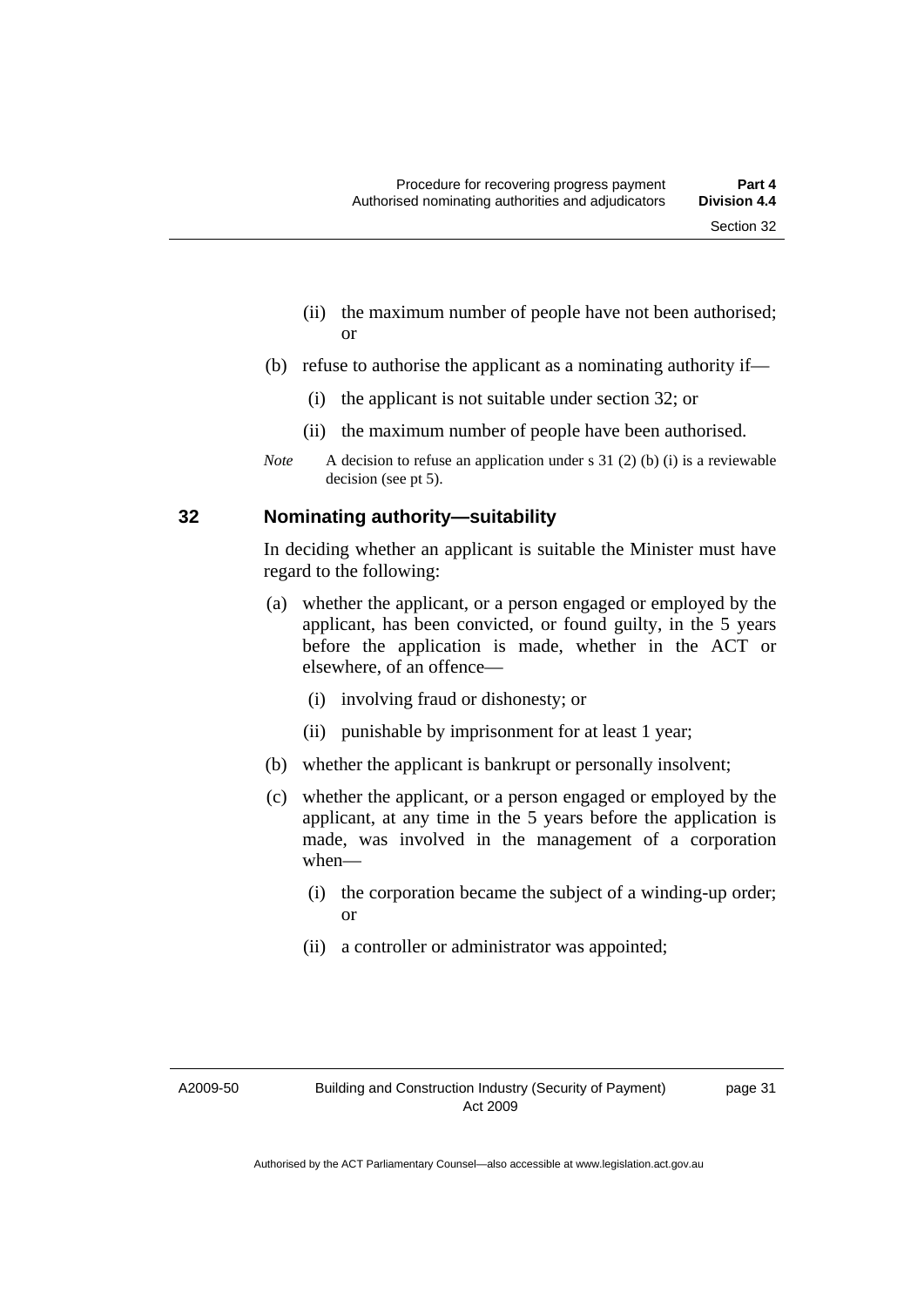- <span id="page-35-0"></span> (d) whether the applicant at any time in the 1 year before the application is made had—
	- (i) an authorisation to be a nominating authority cancelled, suspended or withdrawn under this Act or under a corresponding law; or
	- (ii) been refused authorisation to be a nominating authority under this Act or under a corresponding law;
- (e) if the applicant represents the interests of a particular section of the building and construction industry—whether the applicant's representation makes the applicant unsuitable to appoint adjudicators.

#### **33 Term of authorisation**

- (1) An authorisation under this division is effective for 3 years starting on the day the Minister gives the authorisation.
- (2) An authorised nominating authority may apply for renewal of the authorisation.

#### **34 Costs and expenses—authorised nominating authority**

- (1) The Minister may determine the maximum amount that an authorised nominating authority may charge for costs and expenses for any service provided by the authority in relation to an adjudication application.
- (2) An authorised nominating authority may charge costs and expenses—
	- (a) if the Minister has made a determination under subsection (1)—up to the maximum amount for any service provided by the authority in relation to an adjudication application; or

A2009-50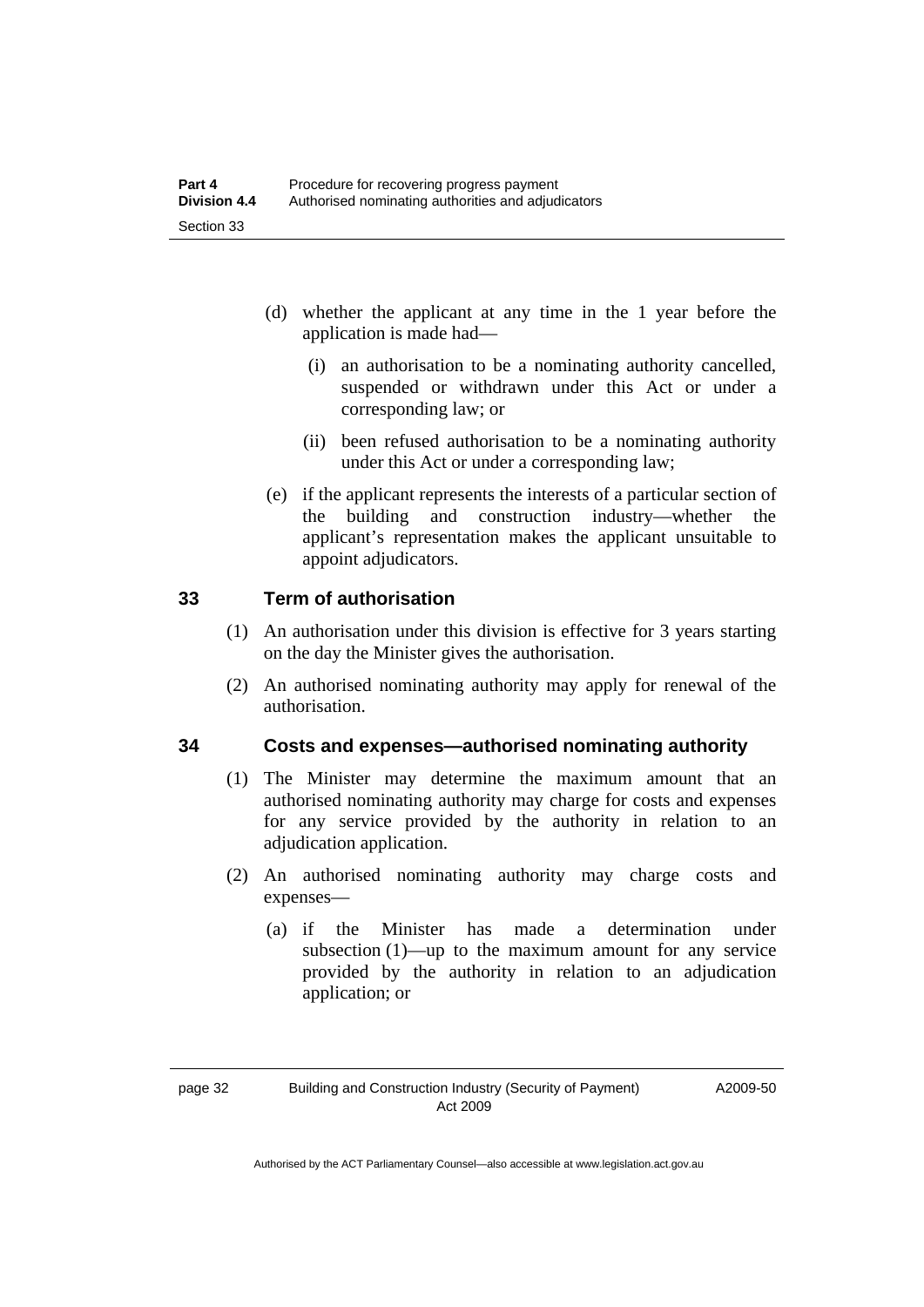page 33

- <span id="page-36-0"></span> (b) if the Minister has not made a determination under subsection (1)—up to a reasonable amount having regard to the work done and expenses incurred by the authorised nominating authority.
- (3) The claimant and respondent are—
	- (a) each liable to pay any costs and expenses charged by an authorised nominating authority; and
	- (b) each liable to contribute to the payment of any such costs and expenses—
		- (i) in equal proportions; or
		- (ii) if the adjudicator decides a different proportion—the proportion decided.

#### **35 Report—authorised nominating authority**

- (1) An authorised nominating authority must provide a report to the Minister on request.
- (2) A report must include information about—
	- (a) the activities of the authorised nominating authority under the Act; and
	- (b) costs and expenses charged by the authority for any service provided by the authority in relation to an adjudication application made to the authority.

#### **36 Costs and expenses—adjudicator**

- (1) An adjudicator is entitled to be paid for adjudicating an adjudication application—
	- (a) if an amount of costs and expenses is agreed between the adjudicator and the parties to the adjudication—the agreed amount; or

A2009-50

Building and Construction Industry (Security of Payment) Act 2009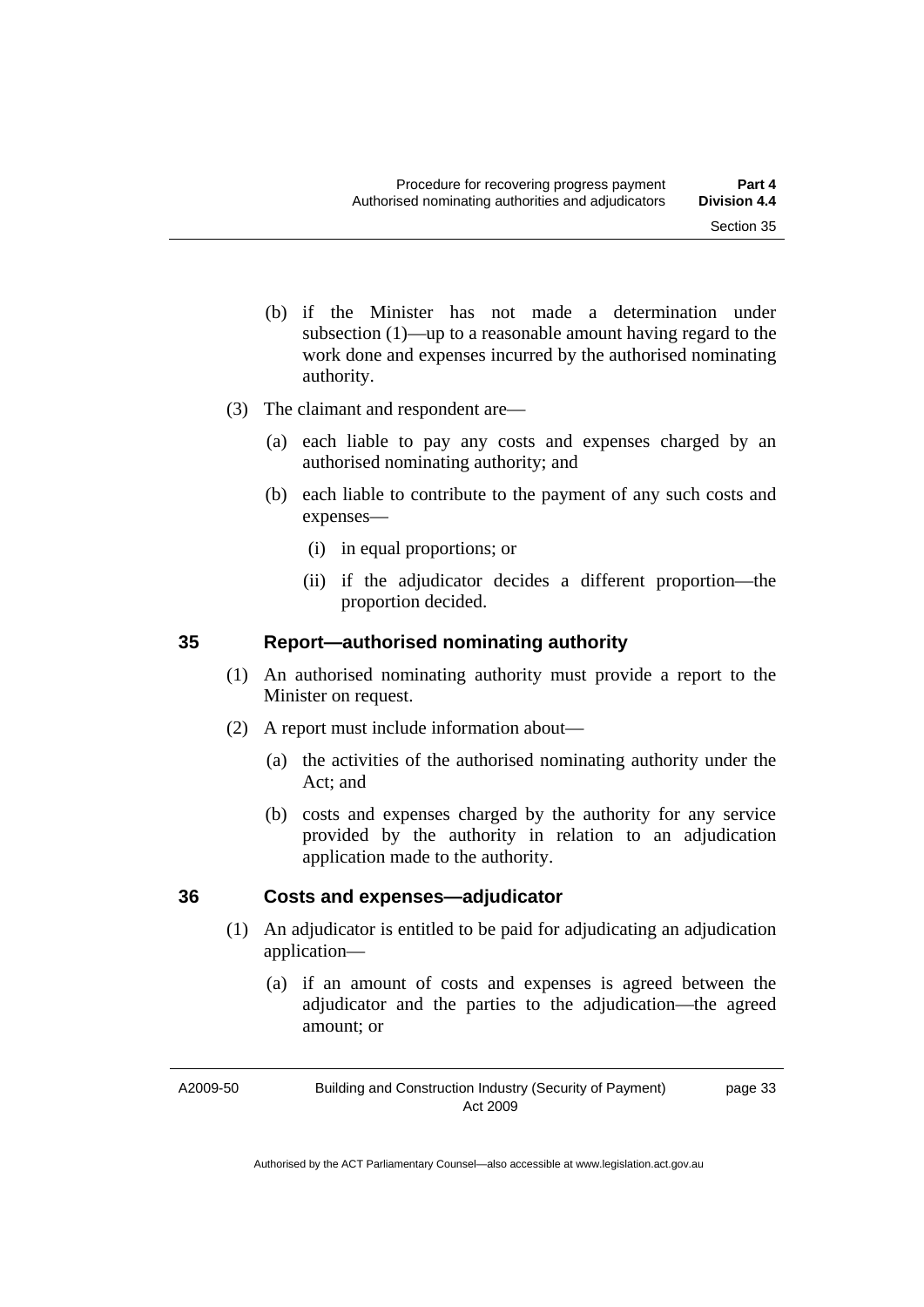- <span id="page-37-0"></span> (b) if an amount of costs and expenses is not agreed—a reasonable amount having regard to the work done and expenses incurred by the adjudicator.
- (2) The claimant and respondent are each liable to pay the adjudicator's costs and expenses.
- (3) The claimant and respondent are each liable to contribute to the payment of the adjudicator's costs and expenses—
	- (a) in equal proportions; or
	- (b) if the adjudicator decides a different proportion—the proportion decided.
- (4) An adjudicator is not entitled to be paid costs or expenses in relation to the adjudication of an adjudication application if he or she fails to make a decision on the application within the time allowed by section 23 (3).
- (5) However, subsection (4) does not apply—
	- (a) if the failure to make a decision is because the application is withdrawn or the dispute between the claimant and respondent is resolved; or
	- (b) if an adjudicator refuses to communicate the decision on an adjudication application until the fees and expenses are paid; or
	- (c) in circumstances prescribed by regulation.

#### **37 Protection from liability—adjudicators and authorised nominating authorities**

- (1) An adjudicator is not personally liable for anything done or omitted to be done honestly and without recklessness—
	- (a) in exercising a function under this Act; or
	- (b) in the reasonable belief that the act or omission was in the exercise of a function under this Act.

page 34 Building and Construction Industry (Security of Payment) Act 2009 A2009-50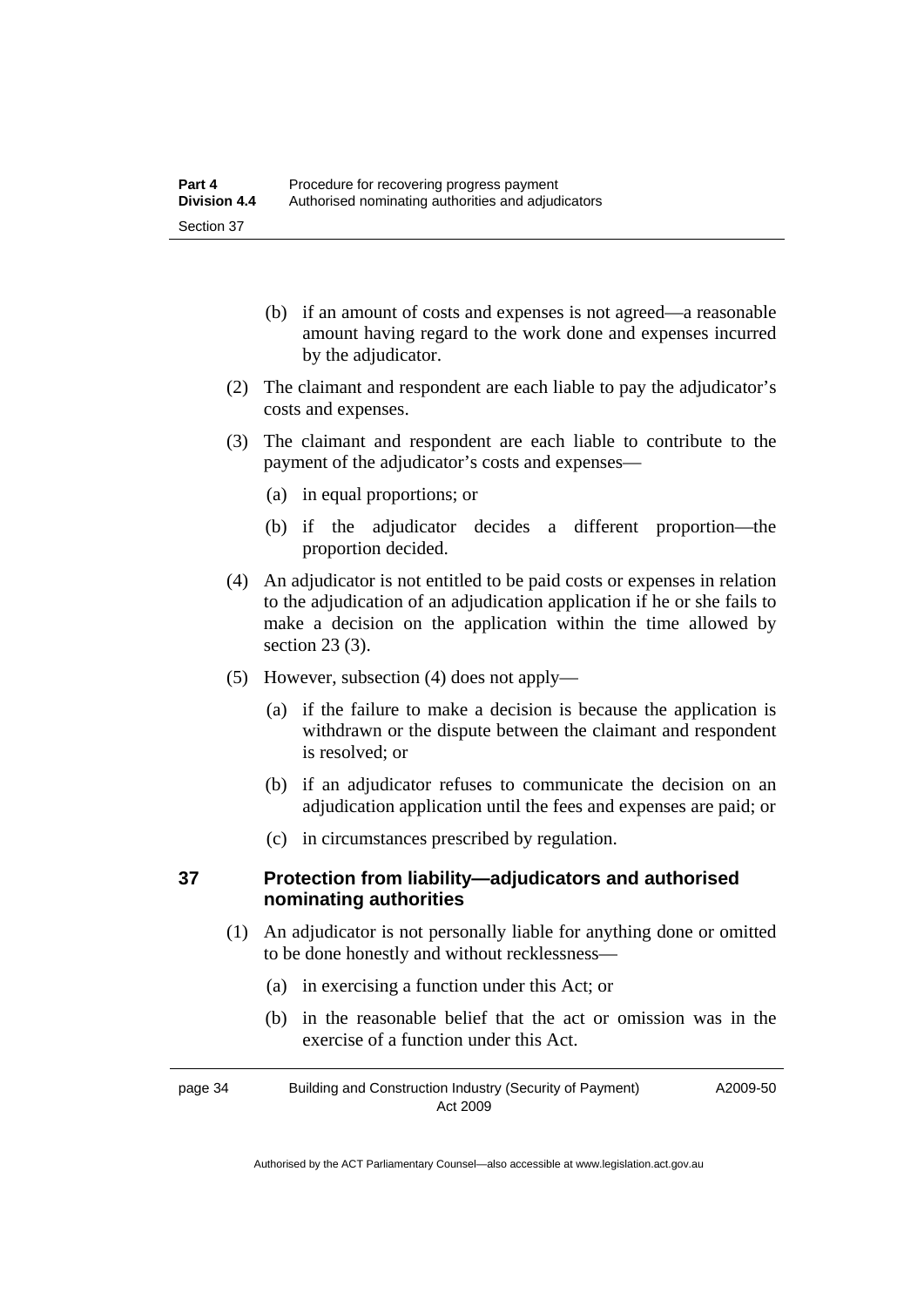- <span id="page-38-0"></span> (2) An authorised nominating authority, and a person exercising a function relating to the business affairs of an authorised nominating authority under this Act, are not personally liable for anything done or omitted to be done honestly and without recklessness—
	- (a) in exercising a function under this Act; or
	- (b) in the reasonable belief that the act or omission was in the exercise of a function under this Act.

## **Division 4.5 General**

#### **38 Effect of part on civil proceedings**

- (1) Nothing in this part affects any right that a party to a construction contract—
	- (a) may have under the contract; or
	- (b) may have under part 3 (Right to progress payments) in relation to the contract; or
	- (c) may have apart from this Act for anything done or omitted to be done under the contract.
- (2) Nothing done under this part affects any civil proceeding arising under a construction contract, whether under this part or otherwise, except as provided by subsection (3).
- (3) In any proceeding before a court or tribunal in relation to any matter arising under a construction contract, the court or tribunal—
	- (a) must in any order or award it makes in the proceeding, take into account any amount paid to a party to the contract under or for the purposes of this part; and
	- (b) may make the orders it considers appropriate for the restitution of any amount so paid, and any other orders it considers appropriate, having regard to its decision in the proceeding.

A2009-50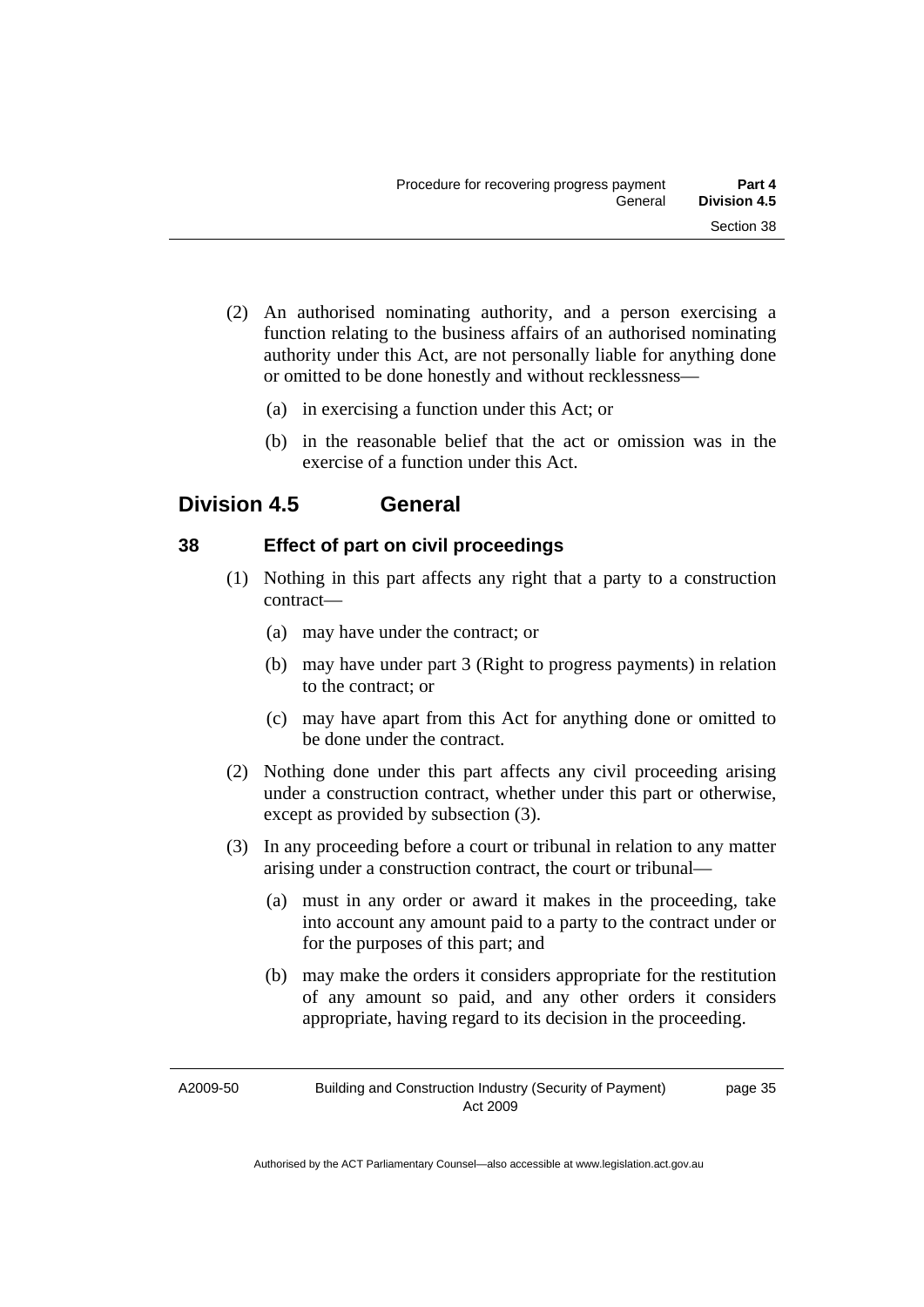# <span id="page-39-0"></span>**Part 5 Notification and review of decisions**

#### **39 Meaning of** *reviewable decision***—pt 5**

In this part:

*reviewable decision* means a decision mentioned in schedule 1, column 3 under a provision of this Act mentioned in column 2 in relation to the decision.

#### **40 Reviewable decision notices**

If a person makes a reviewable decision, the person must give a reviewable decision notice to each entity mentioned in schedule 1, column 4 in relation to the decision.

- *Note 1* The person must also take reasonable steps to give a reviewable decision notice to any other person whose interests are affected by the decision (see *ACT Civil and Administrative Tribunal Act 2008*, s 67A).
- *Note* 2 The requirements for reviewable decision notices are prescribed under the *ACT Civil and Administrative Tribunal Act 2008*.

#### **41 Applications for review**

The following may apply to the ACAT for review of a reviewable decision:

- (a) an entity mentioned in schedule 1, column 4 in relation to the decision;
- (b) any other person whose interests are affected by the decision.
- *Note* If a form is approved under the *ACT Civil and Administrative Tribunal Act 2008* for the application, the form must be used.

page 36 Building and Construction Industry (Security of Payment) Act 2009

A2009-50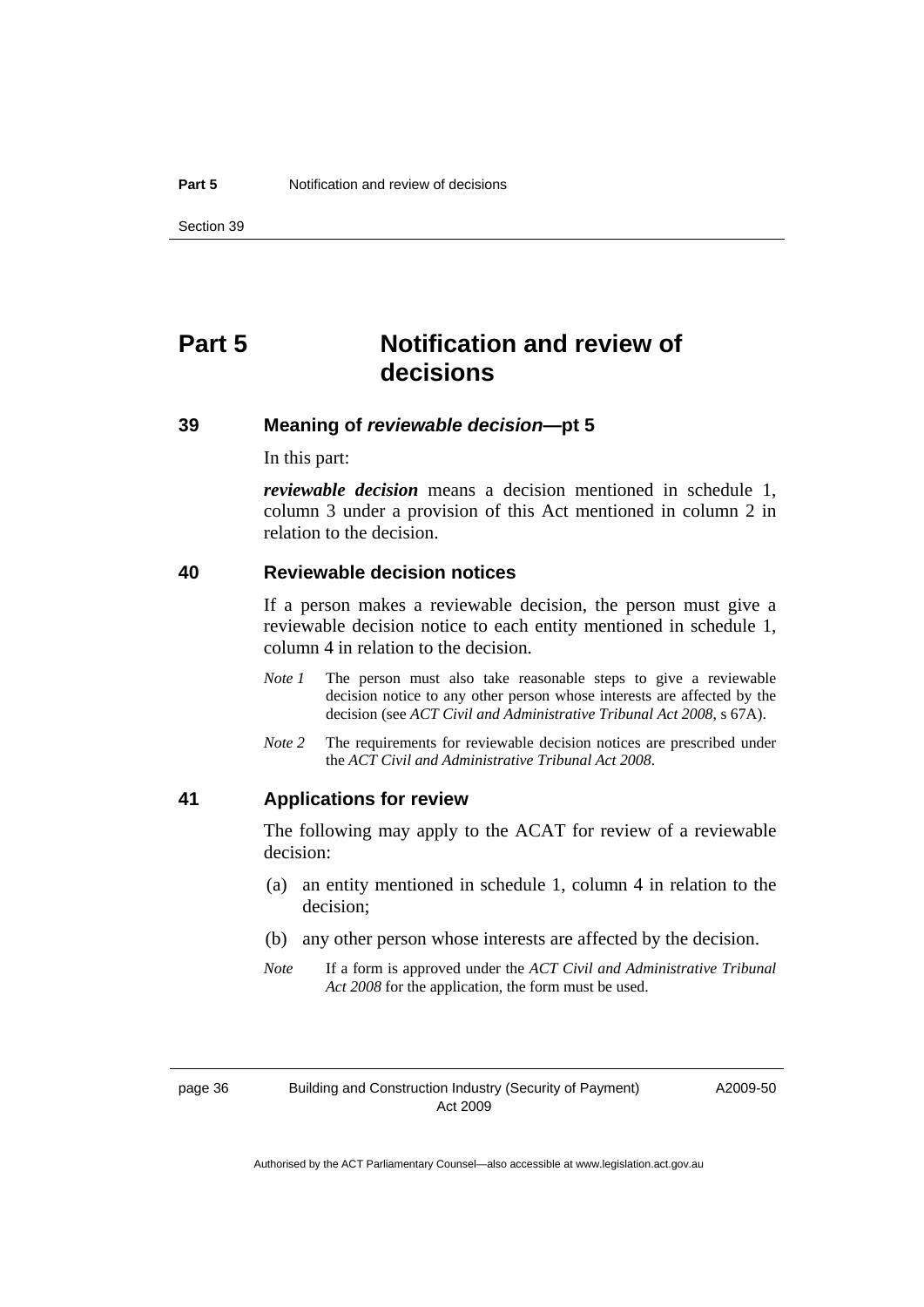# <span id="page-40-0"></span>**Part 6 Miscellaneous**

#### **42 No contracting out**

- (1) This Act has effect despite any provision in any contract, agreement or arrangement.
- (2) A provision of any contract, agreement or arrangement, whether in writing or not, is void to the extent that it—
	- (a) is inconsistent with this Act; and
	- (b) purports to, or has the effect of excluding, modifying or restricting the operation of this Act; and
	- (c) may reasonably be construed as an attempt to deter a person from taking action under this Act.

#### **43 Judicial review of adjudication decision**

- (1) Except as provided for in this part, a court does not have jurisdiction to set aside or remit an adjudication decision on the ground of error of fact or law on the face of the decision.
- (2) An appeal may be made to the Supreme Court on any question of law arising out of an adjudication decision.
- (3) An appeal under subsection (2) may be brought by any of the parties to an adjudication decision—
	- (a) with the consent of the parties to the decision; or
	- (b) with the leave of the Supreme Court.

A2009-50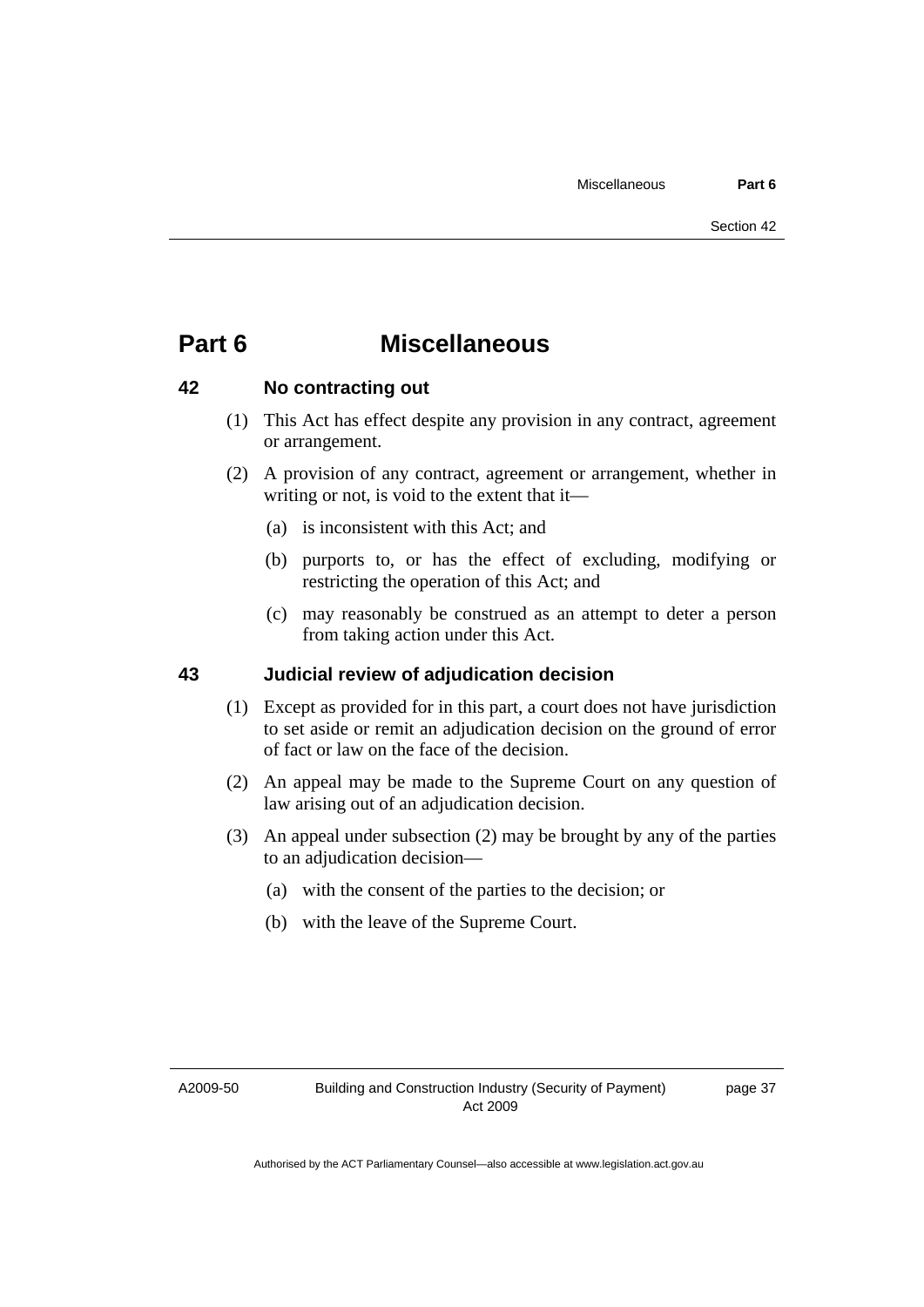#### **Part 6** Miscellaneous

Section 43

- (4) The Supreme Court must not grant leave under subsection (3) (b) unless it considers that—
	- (a) having regard to all the circumstances, the determination of the question of law concerned could substantially affect the rights of 1 or more parties to the adjudication decision; and
	- (b) there is—
		- (i) a manifest error of law on the face of the adjudication decision; or
		- (ii) strong evidence that the adjudicator made an error of law and that the determination of the question may add, or may be likely to add, substantially to the certainty of the law.
- (5) The Supreme Court may make any leave which it grants under subsection (3) (b) subject to the applicant complying with any conditions it considers appropriate.
- (6) On the determination of an appeal under subsection (2) the Supreme Court may by order—
	- (a) confirm, amend or set aside the adjudication decision; or
	- (b) remit the adjudication decision, together with the Supreme Court's opinion on the question of law which was the subject of the appeal, to—
		- (i) the adjudicator for reconsideration; or
		- (ii) if a new adjudicator is appointed by the Supreme Court to that adjudicator for consideration.
- (7) If an adjudication decision is remitted under subsection (6) (b) the adjudicator must make the new adjudication decision—
	- (a) within 10 business days after the day the decision was remitted; or

page 38 Building and Construction Industry (Security of Payment) Act 2009

A2009-50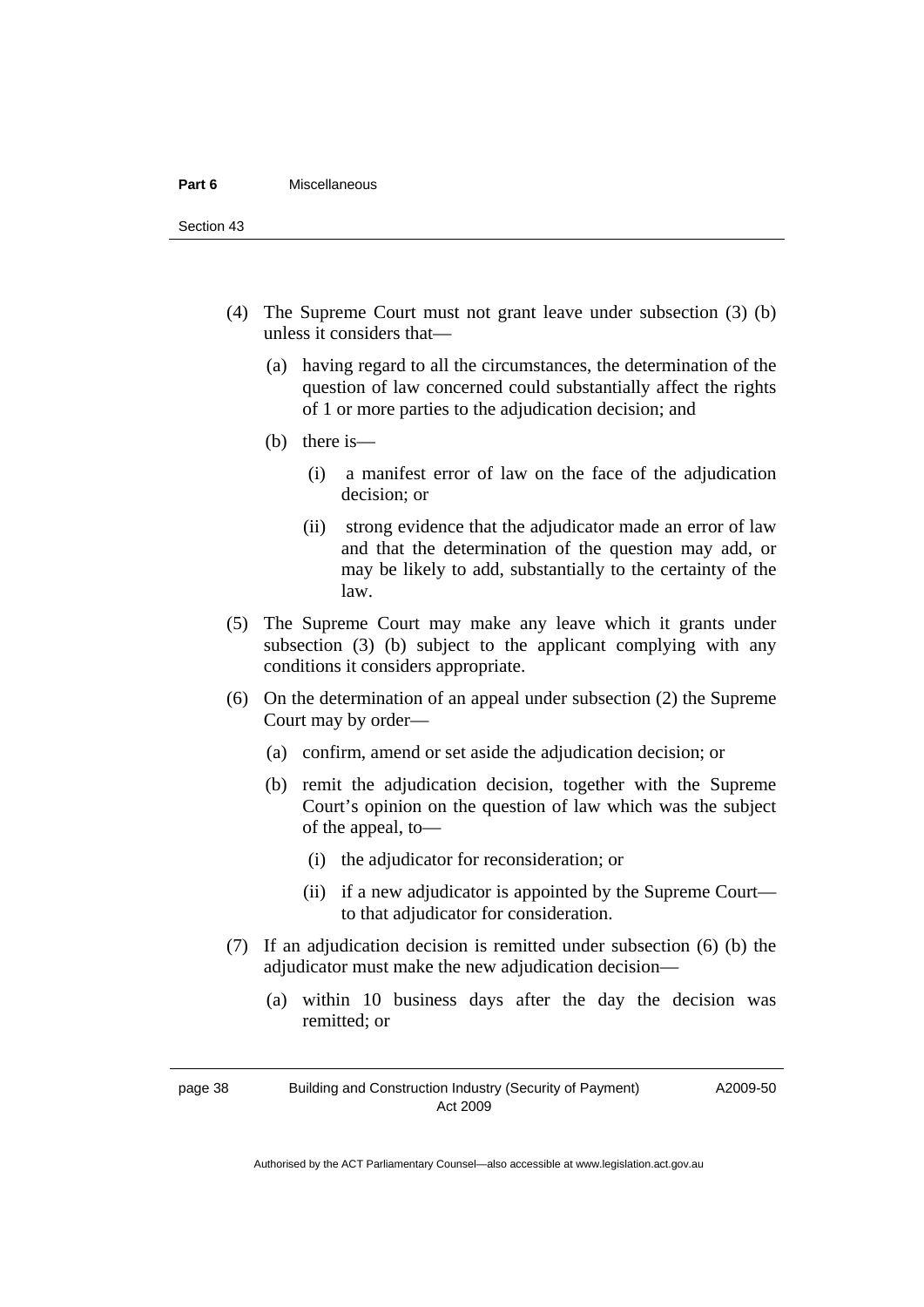- <span id="page-42-0"></span>(b) within the time directed by the Supreme Court.
- (8) If the adjudication decision of an adjudicator is amended on an appeal under subsection (2), the adjudication decision as amended has effect as if it were the adjudication decision of the adjudicator.

#### **44 Determination of question of law by Supreme Court**

- (1) The Supreme Court has jurisdiction to determine any question of law arising in an application to the court made by any of the parties to an adjudication decision—
	- (a) with the consent of the adjudicator who made the decision; or
	- (b) with the consent of the parties to the decision.
- (2) The Supreme Court must not consider a question of law under subsection (1) (a) unless it is satisfied that—
	- (a) the determination of the question might produce substantial savings in costs to the parties; and
	- (b) the question of law is one in respect of which leave to appeal would be likely to be granted under section 43 (4).

#### **45 Review of Act**

- (1) The Minister must review the operation of this Act as soon as possible after 1 July 2012.
- (2) A report on the outcome of the review must be presented to the Legislative Assembly by 1 July 2013.

A2009-50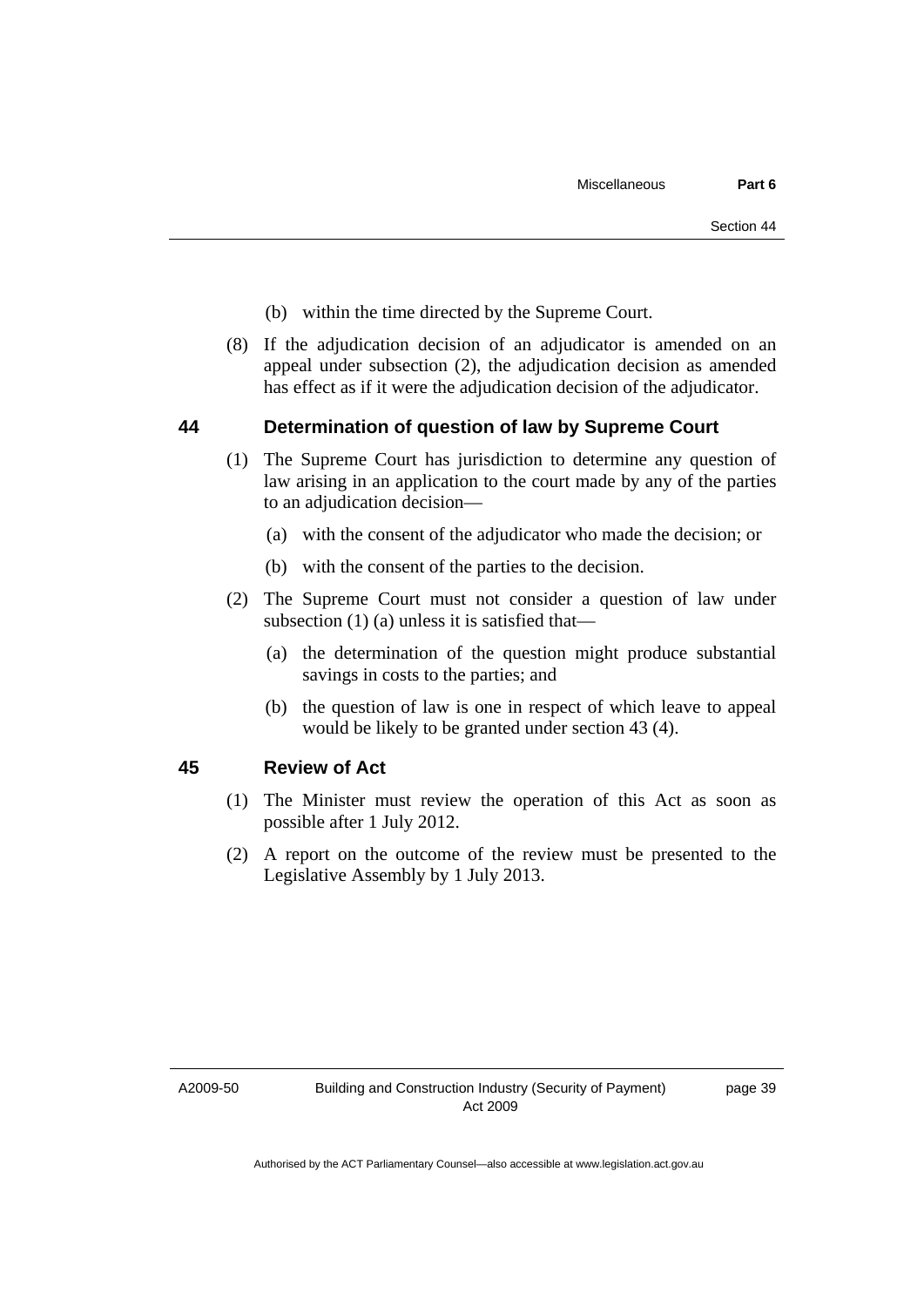#### <span id="page-43-0"></span>**Part 6** Miscellaneous

#### **46 Determination of fees**

- (1) The Minister may, in writing, determine fees for this Act.
	- *Note* The Legislation Act contains provisions about the making of determinations and regulations relating to fees (see pt 6.3).
- (2) A determination is a disallowable instrument.
	- *Note* A disallowable instrument must be notified, and presented to the Legislative Assembly, under the Legislation Act.

#### **47 Approved forms**

- (1) The chief executive may, in writing, approve forms for this Act.
- (2) If the chief executive approves a form for a particular purpose, the approved form must be used for that purpose.
	- *Note* For other provisions about forms, see the Legislation Act, s 255.
- (3) An approved form is a notifiable instrument.

*Note* A notifiable instrument must be notified under the Legislation Act.

#### **48 Regulation-making power**

- (1) The Executive may make regulations for this Act.
	- *Note* A regulation must be notified, and presented to the Legislative Assembly, under the Legislation Act.
- (2) A regulation may prescribe offences for contraventions of a regulation and prescribe maximum penalties of not more than 20 penalty units.

#### **49 Legislation repealed**

The *Contractors Debts Act 1897* (A1897-29) is repealed.

#### **50 Legislation Act 2001, schedule 1, part 1.1, item 10**

*omit* 

page 40 Building and Construction Industry (Security of Payment) Act 2009

A2009-50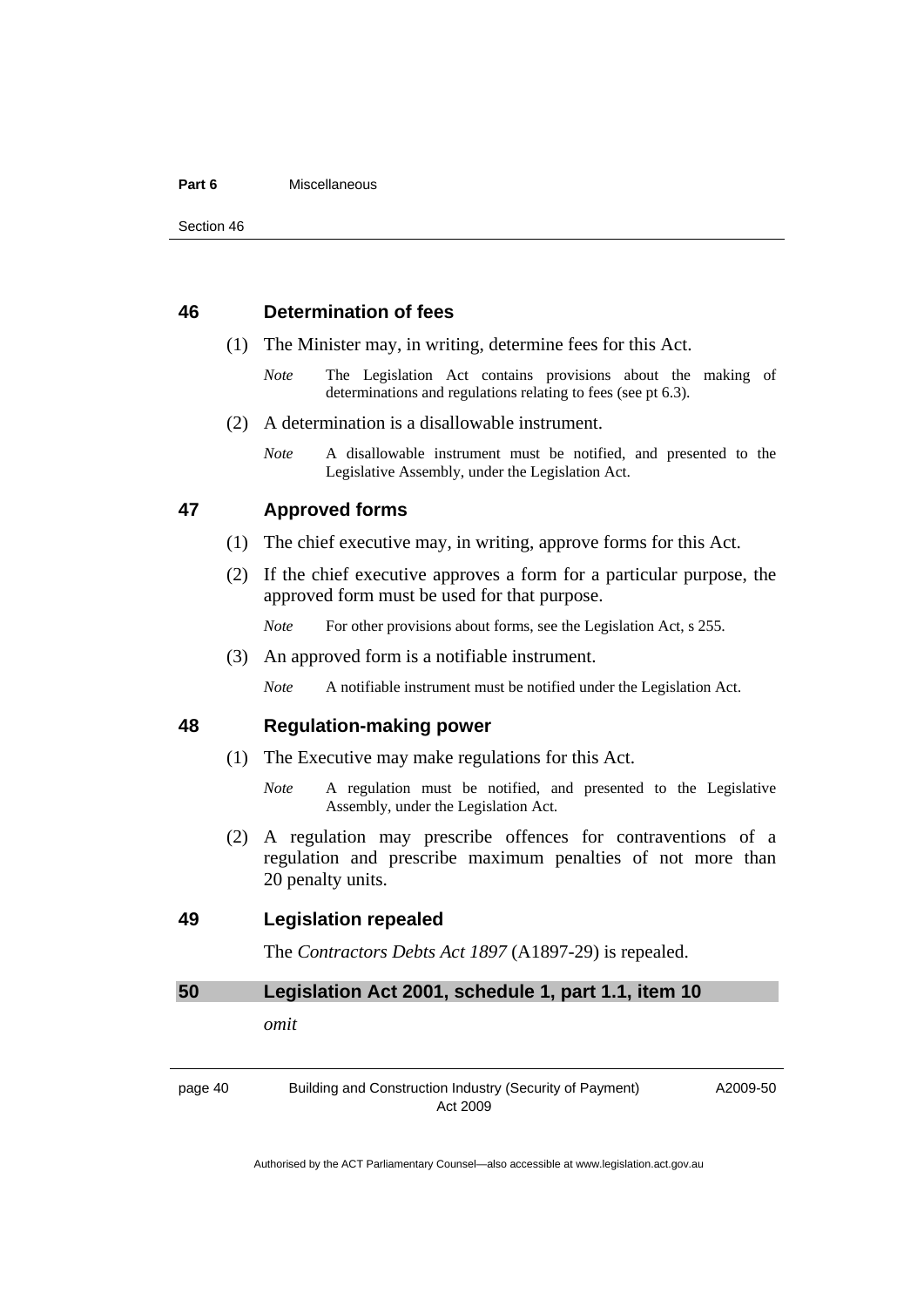# <span id="page-44-0"></span>**Schedule 1 Reviewable decisions**

(see pt 5)

| column 1 | column 2 | column 3                                    | column 4                                               |
|----------|----------|---------------------------------------------|--------------------------------------------------------|
| item     | section  | decision                                    | entity                                                 |
|          |          | refuse to authorise nominating<br>authority | applicant for authorization<br>as nominating authority |

A2009-50

Building and Construction Industry (Security of Payment) Act 2009

page 41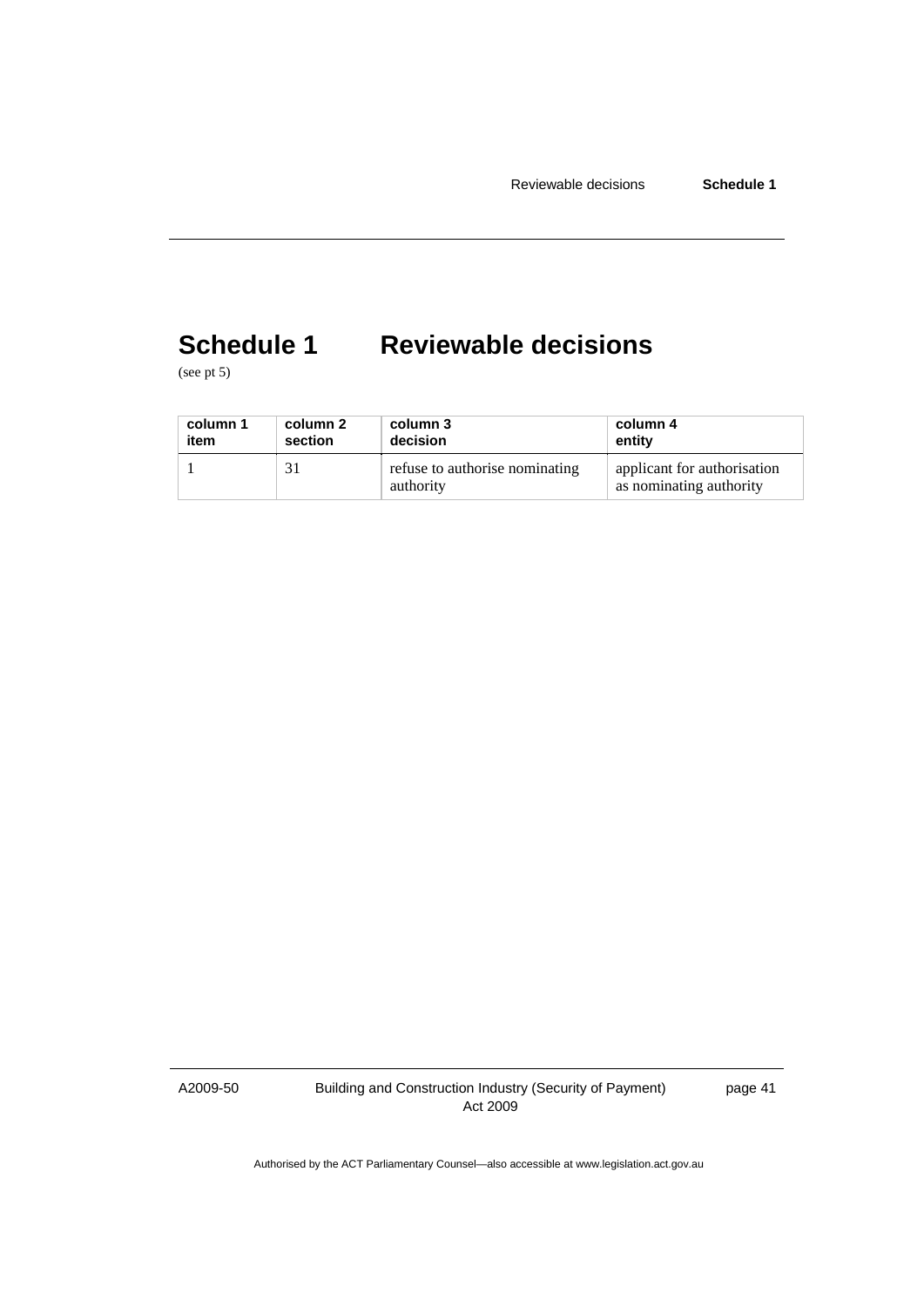# <span id="page-45-0"></span>**Dictionary**

(see s 3)

- *Note 1* The Legislation Act contains definitions and other provisions relevant to this Act.
- *Note 2* For example, the Legislation Act, dict, pt 1, defines the following terms:
	- business day
	- exercise
	- function
	- law, of the Territory.

*adjudicated amount*—see section 24.

*adjudication application*—see section 19 (1).

*adjudication certificate* means a certificate provided by an authorised nominating authority under section 26.

*adjudication response*—see section 22 (1).

*authorised nominating authority* means a nominating authority authorised by the Minister under section 31.

*business day* does not include 27, 28, 29, 30 or 31 December.

*claimant*—see section 15.

*claimed amount*—see section 15.

*construction contract* means a contract or other arrangement under which one party undertakes to carry out construction work, or to supply related goods and services, for another party.

*construction work*—see section 7.

*corresponding law* means a law of the Commonwealth or another State that provides for security of payments in the building and construction industry.

page 42 Building and Construction Industry (Security of Payment) Act 2009

A2009-50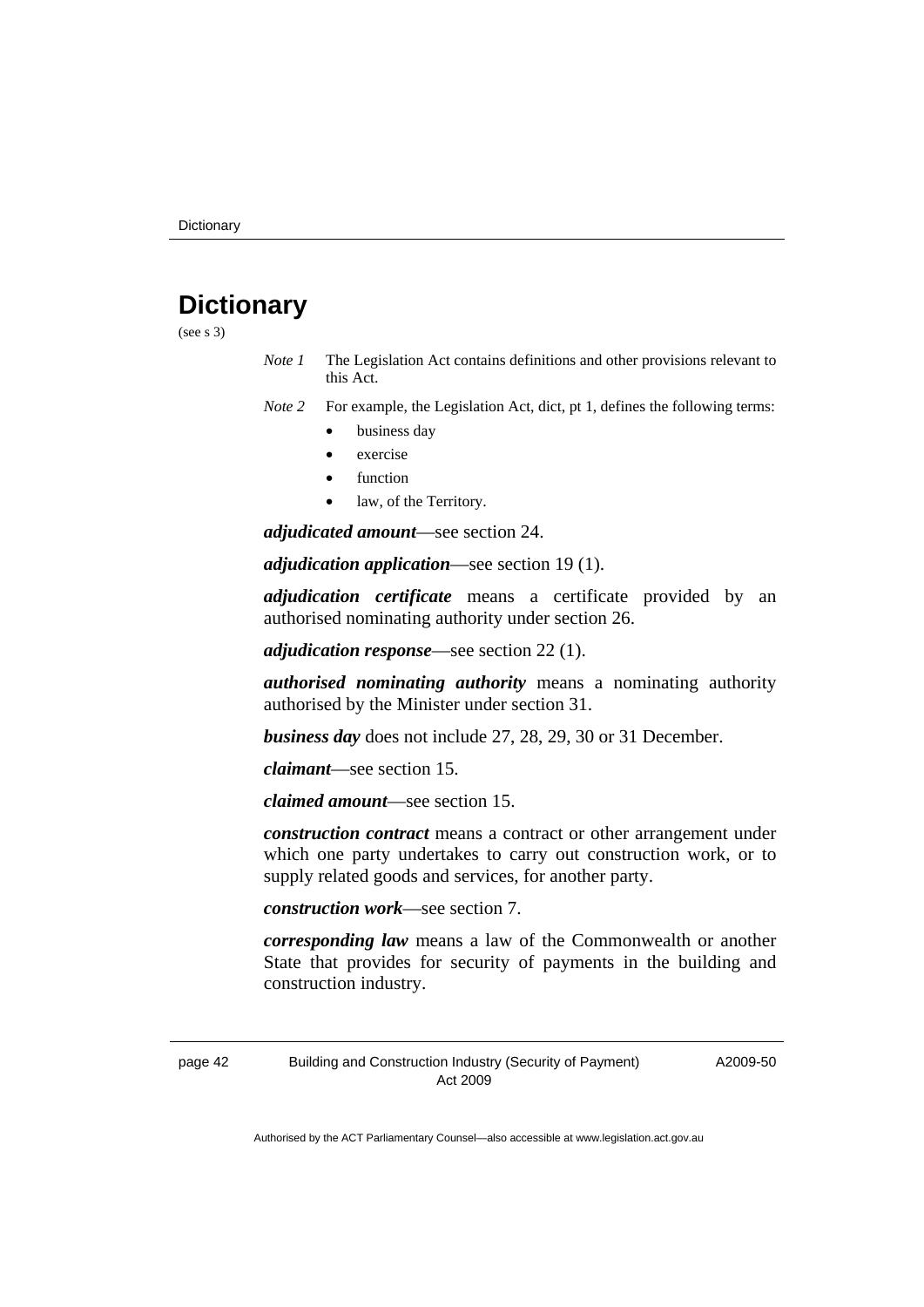*due date*, for a progress payment, means the day the progress payment is payable under section 13.

*payment claim* means a payment claim under section 15.

*payment schedule* means a payment schedule under section 16.

*progress payment*—see section 10 (1).

*recognised financial institution* means a bank or any other person or body prescribed by regulation for this definition.

*related goods and services*—see section 8.

*respondent*—see section 15.

*reviewable decision*, for part 5 (Notification and review of decisions)—see section 39.

*scheduled amount*—see section 16 (2).

A2009-50

Building and Construction Industry (Security of Payment) Act 2009

page 43